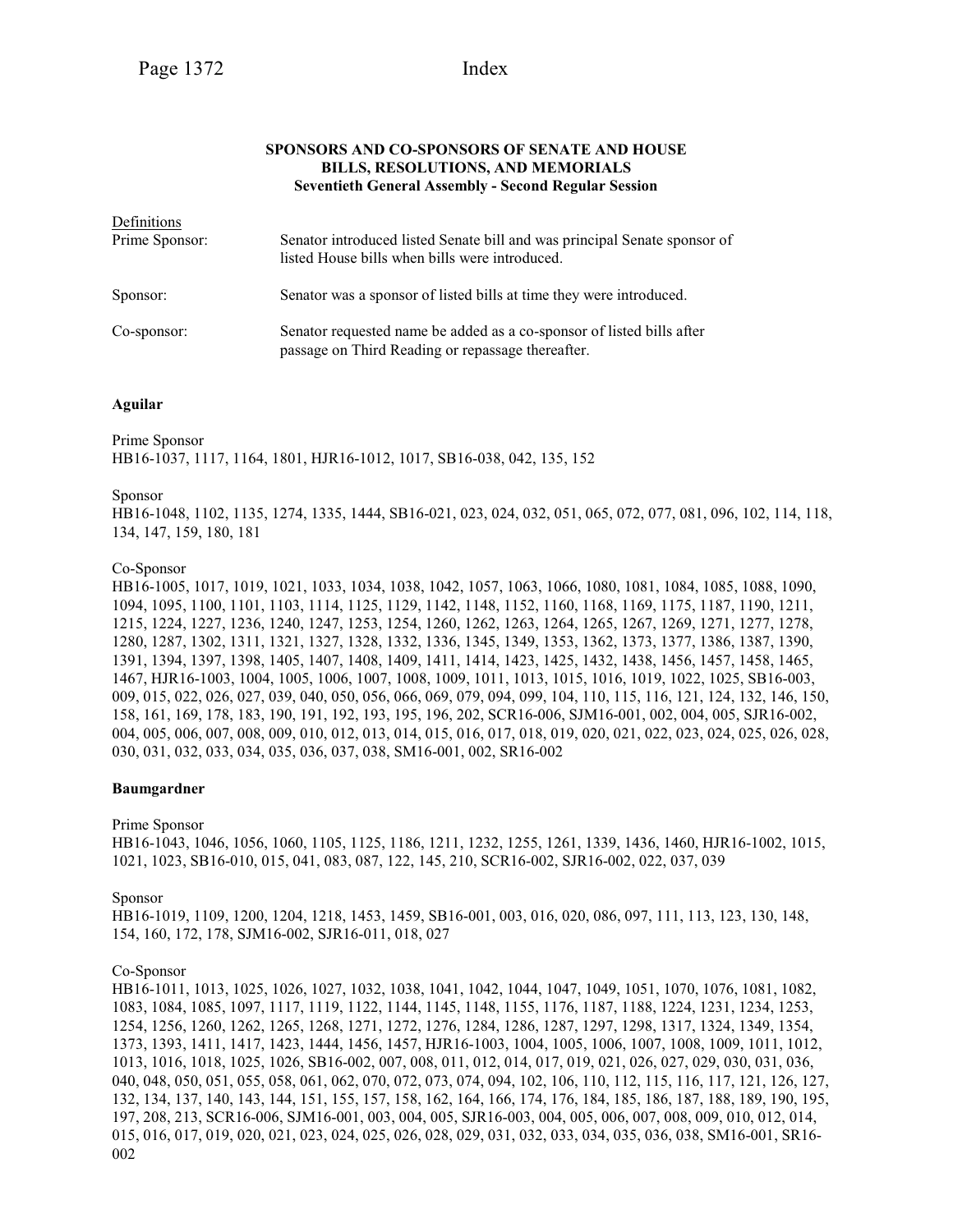### **Cadman**

Prime Sponsor HB16-1063, HJR16-1022, SB16-016, 155, 184, 193, 196, 206, 211, SJR16-005, 030, SR16-003

## Sponsor

HB16-1267, 1284, 1353, 1453, HJR16-1001, 1024, 1026, 1027, SB16-001, 068, 070, 130, 156, 176, SJR16-001, 011, 027, 031, 041, SR16-001, 004

### Co-Sponsor

HB16-1019, 1027, 1031, 1040, 1041, 1046, 1060, 1061, 1081, 1083, 1085, 1119, 1122, 1125, 1144, 1152, 1169, 1170, 1186, 1187, 1224, 1229, 1237, 1238, 1239, 1240, 1242, 1243, 1244, 1245, 1246, 1248, 1249, 1250, 1251, 1252, 1253, 1254, 1257, 1262, 1265, 1271, 1276, 1278, 1378, 1402, 1404, 1405, 1415, 1422, 1423, 1456, HJR16- 1003, 1004, 1005, 1006, 1007, 1008, 1009, 1011, 1012, 1013, 1015, 1018, 1025, SB16-002, 006, 007, 010, 011, 013, 014, 017, 041, 048, 050, 051, 055, 061, 063, 072, 074, 077, 083, 085, 087, 097, 106, 107, 110, 112, 113, 115, 116, 117, 123, 124, 132, 134, 138, 144, 147, 154, 157, 158, 160, 161, 162, 169, 170, 174, 178, 187, 188, 195, 197, 208, 210, 213, SCR16-006, SJM16-001, 002, 004, 005, SJR16-002, 003, 004, 006, 007, 008, 009, 010, 012, 014, 015, 016, 017, 018, 019, 020, 021, 022, 023, 024, 025, 026, 028, 029, 032, 033, 034, 035, 036, 037, 038, 039, SM16-001, 002, SR16-002

### **Carroll**

### Prime Sponsor

HB16-1217, 1231, 1267, 1310, 1311, 1349, 1376, 1434, HJR16-1003, SB16-028, 043, 082, 108, 114, SJR16-037

### Sponsor

HB16-1084, 1143, 1172, 1453, HJR16-1011, 1017, SB16-050, 054, 079, 096, 099, 111, 134, 181, SJM16-003

#### Co-Sponsor

HB16-1005, 1008, 1033, 1040, 1048, 1063, 1082, 1094, 1100, 1114, 1125, 1144, 1149, 1168, 1169, 1175, 1176, 1183, 1187, 1198, 1211, 1215, 1224, 1234, 1253, 1254, 1260, 1262, 1263, 1264, 1265, 1269, 1280, 1302, 1309, 1321, 1328, 1332, 1335, 1336, 1373, 1386, 1387, 1390, 1397, 1414, 1423, 1438, 1444, 1457, 1458, 1465, 1467, HJR16-1002, 1004, 1005, 1006, 1007, 1008, 1009, 1012, 1013, 1015, 1016, 1018, 1019, 1022, 1025, 1026, SB16- 001, 012, 021, 022, 026, 027, 036, 038, 069, 077, 100, 104, 135, 137, 147, 150, 158, 190, 192, 193, 196, 202, SCR16-006, SJM16-002, 004, 005, SJR16-002, 003, 004, 005, 006, 007, 008, 009, 012, 013, 014, 015, 016, 017, 018, 019, 020, 021, 022, 023, 024, 025, 026, 028, 030, 031, 032, 033, 034, 035, 036, 038, SM16-001, 002, SR16- 002

#### **Cooke**

#### Prime Sponsor

HB16-1008, 1009, 1017, 1020, 1028, 1029, 1031, 1032, 1058, 1072, 1080, 1100, 1104, 1117, 1142, 1152, 1153, 1182, 1190, 1205, 1230, 1259, 1260, 1262, 1265, 1266, 1268, 1269, 1278, 1287, 1298, 1307, 1316, 1320, 1323, 1344, 1345, 1357, 1364, 1370, 1393, 1404, 1465, SB16-019, 046, 061, 075, 107, 132, 144, 157, 164, 169, 196

### Sponsor

HB16-1019, 1109, 1113, 1143, 1175, 1453, 1457, HJR16-1007, SB16-001, 003, 016, 048, 060, 062, 064, 070, 083, 097, 109, 110, 111, 113, 123, 130, 147, 149, 172, 176, 181, SJM16-002, SJR16-002, 011, 014, 018, 027, 030

#### Co-Sponsor

HB16-1011, 1025, 1027, 1042, 1044, 1047, 1049, 1056, 1060, 1061, 1070, 1081, 1084, 1091, 1097, 1119, 1125, 1130, 1144, 1148, 1155, 1187, 1224, 1231, 1253, 1255, 1256, 1271, 1272, 1284, 1324, 1349, 1423, 1424, 1429, 1444, 1456, 1460, HJR16-1002, 1003, 1004, 1005, 1006, 1008, 1009, 1011, 1012, 1013, 1015, 1018, 1025, SB16- 002, 006, 007, 008, 011, 017, 026, 027, 029, 030, 034, 036, 050, 055, 058, 067, 072, 073, 074, 086, 087, 089, 093, 112, 115, 116, 117, 121, 124, 126, 127, 134, 138, 140, 143, 151, 154, 155, 158, 160, 162, 165, 174, 184, 187, 188, 189, 195, 198, 200, 208, 210, 213, 217, SCR16-006, SJM16-001, 003, 004, 005, SJR16-003, 004, 005, 006, 007, 008, 009, 010, 012, 013, 015, 016, 017, 019, 020, 021, 022, 023, 024, 025, 026, 028, 029, 031, 032, 033, 034, 035, 036, 037, 038, 039, SM16-001, 002, SR16-002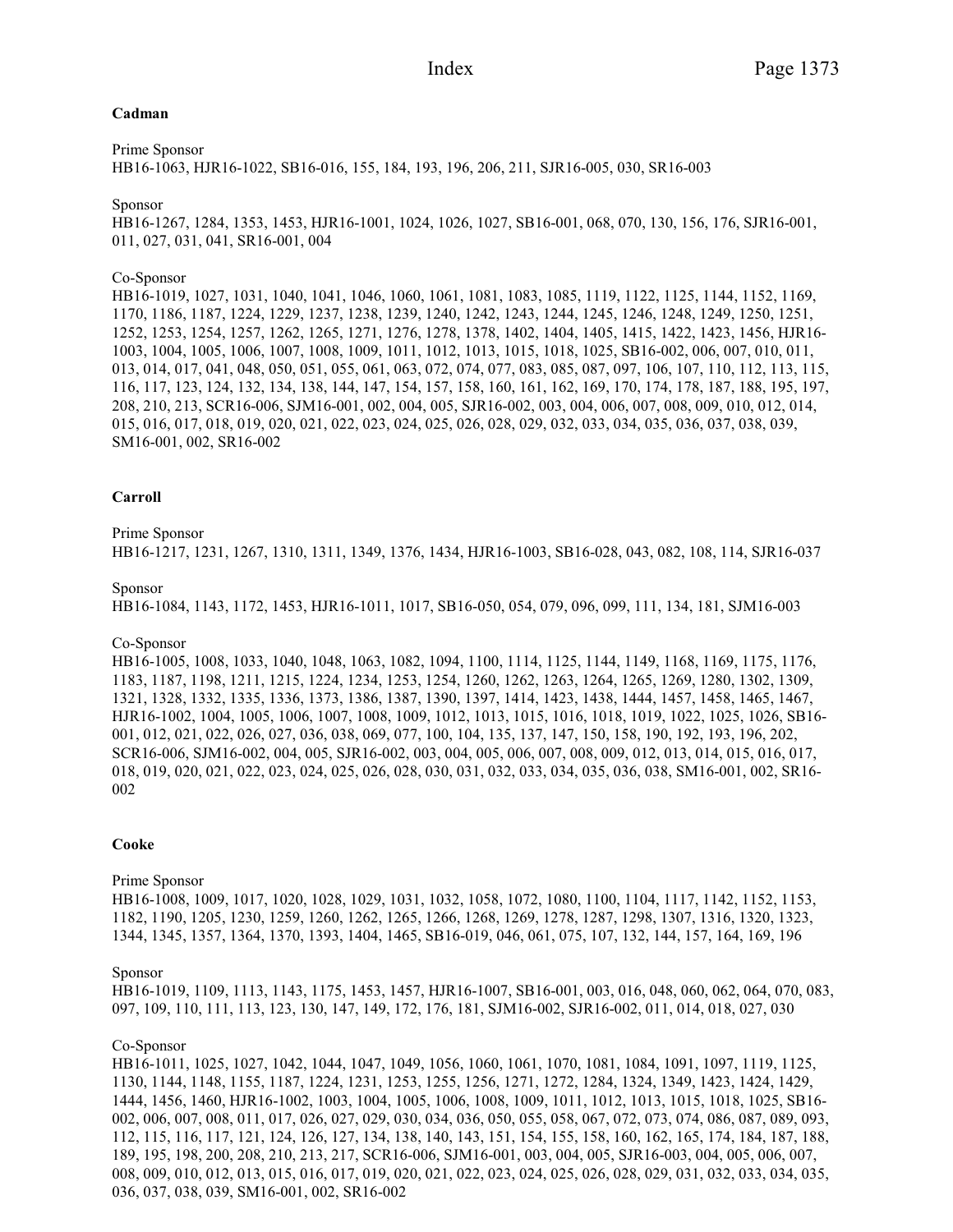## **Crowder**

Prime Sponsor

HB16-1095, 1112, 1129, 1142, 1165, 1183, 1195, 1197, 1227, 1236, 1285, 1289, 1326, 1351, 1378, 1392, 1397, 1420, 1444, 1456, HJR16-1004, SB16-001, 008, 074, 094, 153, 161, 212, SJR16-007, 019, 020, 036

### Sponsor

HB16-1284, 1453, SB16-016, 055, 060, 062, 070, 072, 113, 123, 130, 147, 159, SJR16-011, 018, 027

#### Co-Sponsor

HB16-1012, 1013, 1017, 1019, 1025, 1026, 1028, 1030, 1038, 1040, 1043, 1047, 1051, 1053, 1056, 1060, 1063, 1069, 1070, 1083, 1085, 1086, 1088, 1094, 1097, 1100, 1101, 1106, 1109, 1119, 1125, 1144, 1148, 1149, 1151, 1159, 1163, 1169, 1186, 1188, 1190, 1194, 1224, 1230, 1231, 1232, 1241, 1253, 1255, 1256, 1262, 1267, 1268, 1270, 1271, 1272, 1276, 1277, 1286, 1302, 1309, 1321, 1324, 1327, 1336, 1345, 1348, 1349, 1350, 1360, 1387, 1394, 1405, 1411, 1415, 1418, 1423, 1432, 1440, 1457, 1459, 1460, 1465, 1467, HJR16-1002, 1003, 1005, 1006, 1007, 1008, 1009, 1011, 1012, 1013, 1015, 1016, 1017, 1018, 1019, 1022, 1025, SB16-002, 003, 004, 007, 009, 010, 011, 012, 014, 015, 020, 021, 027, 029, 034, 036, 038, 039, 041, 048, 050, 058, 061, 063, 067, 068, 069, 073, 077, 083, 085, 086, 087, 090, 092, 104, 110, 111, 112, 117, 120, 122, 124, 127, 132, 134, 135, 137, 138, 143, 144, 145, 150, 151, 155, 157, 158, 160, 162, 169, 174, 176, 179, 183, 184, 185, 191, 195, 196, 199, 201, 202, 204, 208, 211, 213, 217, SCR16-006, SJM16-001, 002, 003, 004, 005, SJR16-002, 003, 004, 005, 006, 008, 009, 010, 012, 013, 014, 015, 016, 017, 021, 022, 023, 024, 025, 026, 028, 029, 030, 031, 032, 033, 034, 035, 037, 038, 039, SM16-001, 002, SR16-002

### **Donovan**

Prime Sponsor HB16-1030, 1039, 1067, 1083, 1109, 1156, 1166, 1167, 1228, 1259, 1275, 1276, 1292, 1300, 1313, 1322, 1336, 1403, HJR16-1016, SB16-021, 068, 081, 136, 145, SJR16-008

Sponsor

HB16-1444, 1457, SB16-023, 024, 055, 060, 069, 096, 134, 147

#### Co-Sponsor

HB16-1005, 1018, 1019, 1038, 1047, 1063, 1066, 1082, 1094, 1100, 1106, 1125, 1130, 1144, 1168, 1184, 1187, 1215, 1222, 1224, 1236, 1253, 1254, 1260, 1265, 1267, 1269, 1271, 1288, 1289, 1324, 1332, 1335, 1349, 1352, 1373, 1390, 1397, 1423, 1438, 1448, 1456, 1458, 1462, 1465, 1467, HJR16-1002, 1003, 1004, 1005, 1006, 1007, 1008, 1009, 1011, 1012, 1013, 1015, 1017, 1018, 1022, 1025, SB16-001, 003, 007, 008, 012, 022, 027, 035, 038, 050, 058, 062, 063, 066, 067, 072, 077, 079, 094, 097, 104, 106, 116, 124, 137, 150, 151, 171, 181, 183, 193, 195, 196, 208, SCR16-006, SJM16-001, 002, 003, 005, SJR16-002, 003, 004, 005, 006, 007, 009, 010, 012, 013, 014, 015, 016, 017, 018, 019, 020, 021, 022, 023, 024, 025, 026, 027, 028, 029, 030, 031, 032, 033, 034, 035, 036, 037, 038, SM16-001, 002, SR16-002

#### **Garcia**

Prime Sponsor HB16-1011, 1034, 1106, 1136, 1170, 1284, 1289, 1357, 1402, 1424, 1447, 1457, 1458, HJR16-1004, 1018, SB16- 060, 069, 109, 134, SJR16-026

## Sponsor

HB16-1125, 1324, 1335, 1444, 1453, HJR16-1012, SB16-054, 072, 081, 096, 104, 111, 118, 147

## Co-Sponsor

HB16-1005, 1006, 1018, 1021, 1038, 1047, 1057, 1060, 1061, 1063, 1066, 1073, 1076, 1081, 1085, 1090, 1100, 1112, 1148, 1151, 1160, 1169, 1187, 1227, 1253, 1256, 1265, 1267, 1269, 1271, 1309, 1349, 1373, 1397, 1405, 1411, 1414, 1423, 1438, 1440, 1448, 1465, 1467, HJR16-1002, 1003, 1005, 1006, 1007, 1008, 1009, 1011, 1013, 1015, 1016, 1022, 1025, SB16-001, 008, 012, 013, 015, 021, 027, 035, 039, 066, 068, 073, 077, 080, 093, 100, 115, 132, 145, 150, 151, 158, 161, 174, 181, 192, 193, SCR16-002, 006, SJM16-001, 002, 003, 004, 005, SJR16-002, 003, 004, 005, 006, 007, 008, 009, 010, 012, 013, 015, 016, 017, 018, 019, 020, 021, 022, 023, 024, 025, 028, 030, 031, 032, 033, 034, 035, 036, 037, 038, SM16-001, 002, SR16-002, 003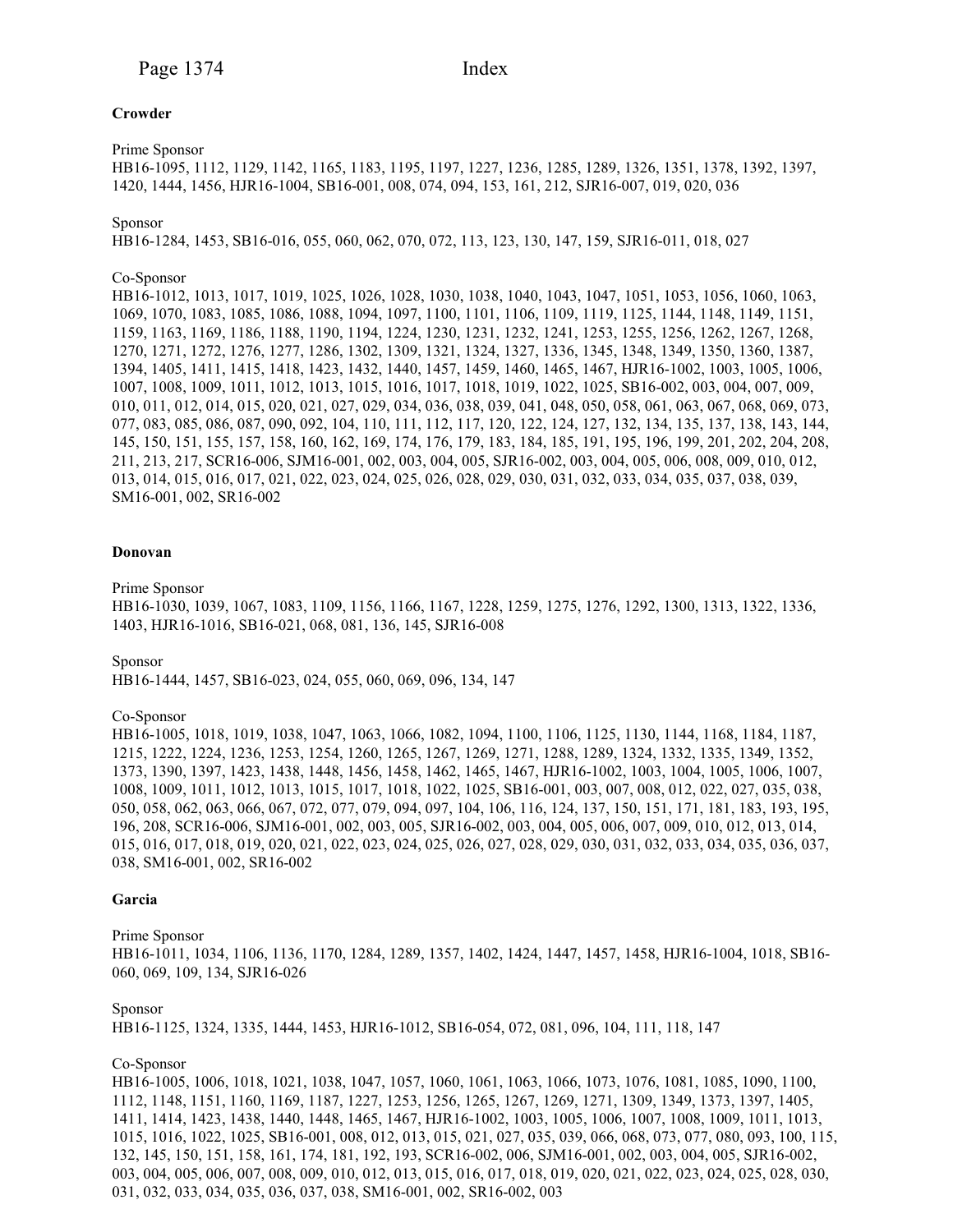### **Grantham**

#### Prime Sponsor

HB16-1011, 1069, 1083, 1106, 1132, 1144, 1163, 1184, 1223, 1226, 1254, 1303, 1327, 1350, 1352, 1383, 1394, 1406, 1410, 1412, 1413, SB16-009, 055, 073, 092, 124, 165, 167, 175, 195, 201, SJR16-011, 018, 021, 034

### Sponsor

HB16-1015, 1113, 1122, 1123, 1143, 1161, 1193, 1204, 1218, 1229, 1237, 1238, 1239, 1240, 1241, 1242, 1243, 1244, 1245, 1246, 1247, 1248, 1249, 1250, 1251, 1252, 1253, 1284, 1405, 1407, 1408, 1409, 1411, 1414, 1415, 1416, 1417, 1418, 1419, 1453, 1457, SB16-001, 016, 062, 064, 066, 070, 083, 089, 090, 091, 093, 095, 111, 113, 123, 154, 160, 176, 178, 182, 190, 191, 192, 202, 203, 204, 205, 218, SJR16-027

## Co-Sponsor

HB16-1012, 1013, 1019, 1026, 1028, 1040, 1042, 1047, 1049, 1051, 1056, 1057, 1060, 1070, 1073, 1081, 1084, 1085, 1086, 1090, 1094, 1095, 1119, 1125, 1130, 1142, 1148, 1151, 1152, 1187, 1190, 1230, 1231, 1255, 1256, 1265, 1267, 1268, 1271, 1272, 1280, 1324, 1353, 1360, 1402, 1423, 1444, 1456, HJR16-1002, 1003, 1004, 1005, 1006, 1007, 1008, 1009, 1011, 1012, 1013, 1015, 1016, 1022, 1025, 1026, SB16-002, 003, 006, 007, 008, 011, 013, 017, 026, 027, 029, 030, 036, 040, 048, 050, 051, 056, 058, 061, 074, 086, 087, 094, 097, 104, 106, 110, 112, 115, 117, 120, 121, 122, 125, 130, 131, 132, 134, 143, 144, 151, 157, 158, 161, 162, 170, 174, 184, 185, 186, 187, 188, 193, 196, 197, 208, 213, SCR16-006, SJM16-001, 002, 003, 004, 005, SJR16-002, 003, 004, 005, 006, 007, 008, 009, 010, 012, 014, 016, 017, 019, 020, 022, 023, 024, 025, 026, 028, 030, 031, 032, 033, 035, 036, 037, 038, 039, SM16-001, 002, SR16-002, 003

### **Guzman**

#### Prime Sponsor

HB16-1073, 1215, 1294, 1353, 1359, 1388, 1390, 1404, 1450, 1454, 1462, HJR16-1022, 1024, SB16-156

#### Sponsor

HB16-1084, 1135, 1210, 1274, 1335, 1444, 1453, 1455, HJR16-1001, 1017, 1026, 1027, SB16-016, 021, 023, 038, 054, 060, 069, 081, 096, 099, 102, 114, 134, 147, 180, 181, SJR16-001, 041, SR16-001, 003, 004

#### Co-Sponsor

HB16-1008, 1019, 1021, 1033, 1034, 1038, 1041, 1047, 1048, 1063, 1066, 1081, 1086, 1090, 1095, 1100, 1101, 1114, 1125, 1141, 1142, 1144, 1148, 1152, 1163, 1165, 1168, 1169, 1170, 1177, 1187, 1198, 1224, 1227, 1231, 1236, 1253, 1257, 1260, 1262, 1263, 1264, 1265, 1269, 1278, 1302, 1309, 1311, 1332, 1336, 1349, 1354, 1373, 1397, 1401, 1405, 1411, 1414, 1423, 1425, 1429, 1432, 1438, 1448, 1456, 1457, 1458, 1465, 1467, HJR16-1003, 1004, 1005, 1006, 1007, 1008, 1009, 1011, 1012, 1013, 1015, 1025, SB16-003, 013, 015, 022, 026, 027, 035, 039, 050, 051, 065, 066, 067, 068, 072, 073, 077, 079, 090, 094, 095, 097, 104, 110, 115, 116, 124, 146, 150, 163, 169, 174, 178, 183, 190, 193, 196, 202, 208, 212, SCR16-006, SJM16-001, 002, 005, SJR16-002, 003, 004, 005, 006, 007, 008, 009, 010, 012, 013, 014, 015, 016, 017, 018, 019, 020, 024, 025, 026, 027, 028, 029, 030, 031, 032, 033, 035, 036, 037, 038, SM16-001, 002, SR16-002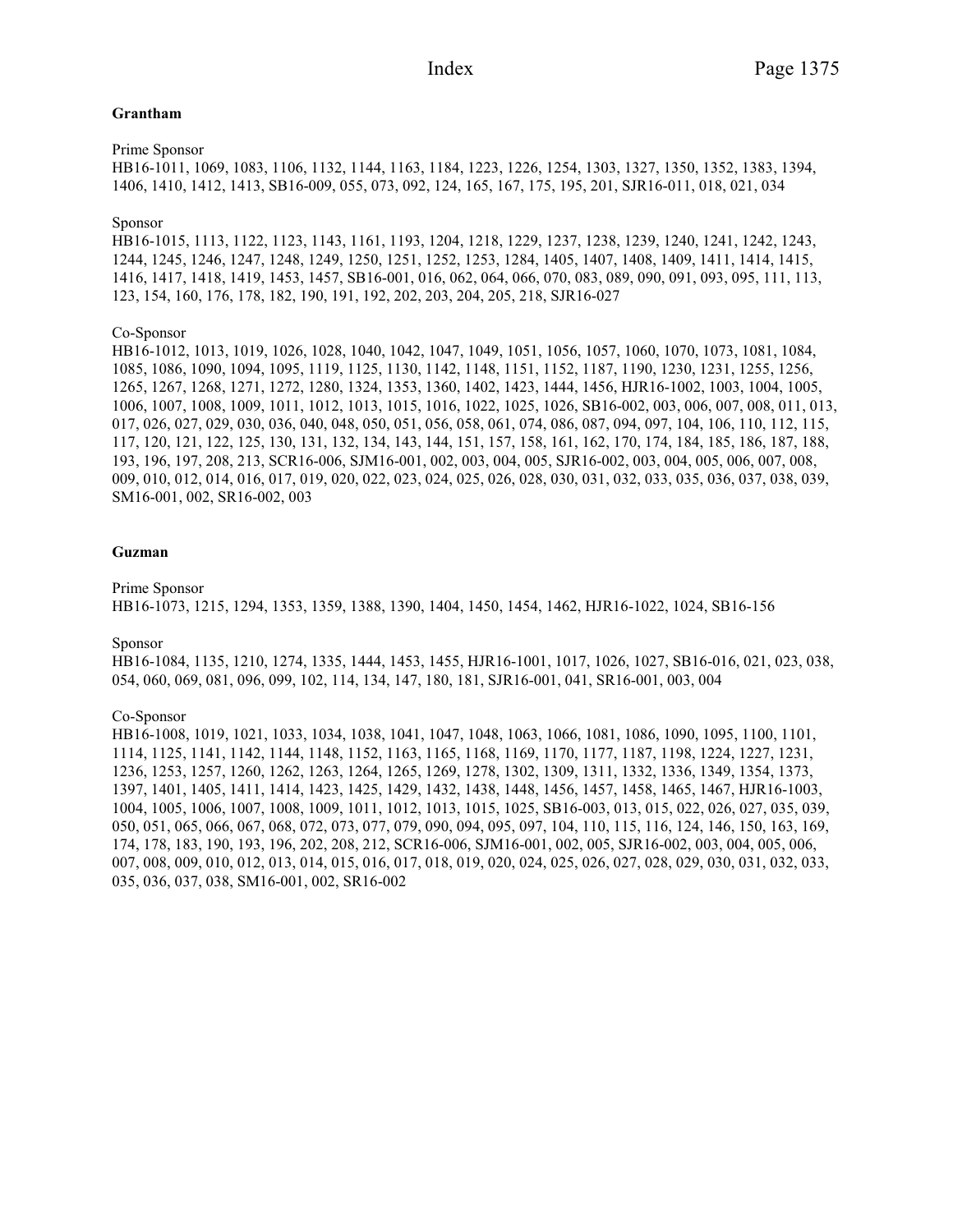## **Heath**

Prime Sponsor HB16-1008, 1129, 1156, 1182, 1270, 1304, 1329, 1330, 1333, 1443, 1451, HJR16-1007, SB16-012, 029, 032, 067, 096, 134, 173, 177, 179

Sponsor

HB16-1175, 1274, 1444, 1453, HJR16-1017, SB16-021, 038, 054, 072, 102, 147

## Co-Sponsor

HB16-1005, 1011, 1012, 1013, 1017, 1018, 1019, 1021, 1025, 1026, 1027, 1028, 1030, 1031, 1033, 1034, 1038, 1040, 1042, 1043, 1046, 1047, 1048, 1051, 1057, 1060, 1061, 1063, 1064, 1066, 1073, 1076, 1077, 1080, 1081, 1082, 1083, 1084, 1085, 1086, 1088, 1090, 1094, 1095, 1097, 1098, 1100, 1101, 1103, 1106, 1114, 1117, 1119, 1125, 1130, 1141, 1142, 1144, 1148, 1149, 1151, 1152, 1155, 1158, 1159, 1160, 1161, 1165, 1168, 1169, 1171, 1176, 1177, 1187, 1188, 1190, 1197, 1198, 1215, 1222, 1224, 1227, 1230, 1236, 1241, 1247, 1253, 1254, 1257, 1259, 1260, 1262, 1263, 1264, 1265, 1267, 1269, 1271, 1272, 1276, 1277, 1278, 1286, 1287, 1288, 1289, 1290, 1297, 1302, 1309, 1311, 1316, 1321, 1323, 1327, 1332, 1335, 1336, 1349, 1350, 1352, 1354, 1356, 1359, 1363, 1373, 1377, 1386, 1390, 1391, 1397, 1401, 1402, 1407, 1408, 1409, 1411, 1414, 1415, 1416, 1417, 1422, 1423, 1425, 1426, 1429, 1432, 1436, 1438, 1440, 1442, 1448, 1456, 1457, 1458, 1459, 1462, 1465, 1467, HJR16-1002, 1003, 1004, 1005, 1006, 1008, 1009, 1011, 1012, 1013, 1015, 1016, 1018, 1019, 1022, 1025, SB16-003, 013, 014, 015, 022, 026, 027, 035, 036, 039, 040, 050, 051, 056, 063, 065, 066, 069, 073, 077, 079, 080, 085, 087, 090, 093, 094, 095, 099, 100, 104, 106, 110, 115, 116, 121, 124, 126, 132, 135, 137, 138, 140, 142, 143, 145, 146, 150, 155, 156, 158, 161, 163, 165, 168, 169, 178, 180, 181, 183, 190, 191, 192, 193, 195, 196, 197, 198, 201, 202, 208, 211, 212, 213, 215, SCR16-006, SJM16-001, 002, 003, 005, SJR16-002, 003, 004, 005, 006, 007, 008, 009, 010, 012, 013, 014, 015, 016, 017, 018, 019, 020, 021, 022, 023, 024, 025, 026, 027, 028, 029, 030, 031, 032, 033, 034, 035, 036, 037, 038, SM16-001, 002, SR16-002, 003

## **Hill**

Prime Sponsor

HB16-1006, 1044, 1049, 1053, 1074, 1122, 1177, 1222, 1227, 1284, 1290, 1291, 1375, 1423, 1427, 1463, HJR16- 1007, SB16-053, 058, 143, 148, 187, 188, 208, 217

Sponsor

HB16-1453, HJR16-1003, 1005, SB16-016, 062, 067, 070, 113, 123, 130, 176, 181, SJR16-011

Co-Sponsor

HB16-1005, 1011, 1030, 1041, 1042, 1047, 1077, 1084, 1086, 1098, 1100, 1117, 1144, 1148, 1152, 1169, 1176, 1190, 1215, 1225, 1230, 1231, 1253, 1265, 1267, 1271, 1278, 1288, 1328, 1352, 1377, 1394, 1404, 1439, 1440, 1448, 1458, HJR16-1002, 1004, 1006, 1008, 1009, 1011, 1012, 1013, 1015, 1016, 1018, 1025, SB16-011, 017, 021, 038, 040, 048, 050, 051, 061, 068, 072, 074, 077, 079, 083, 102, 104, 106, 110, 116, 121, 122, 127, 132, 133, 138, 144, 150, 151, 154, 157, 158, 160, 162, 174, 182, 189, 195, 197, 210, 213, SJM16-001, 002, 003, 005, SJR16-002, 004, 006, 007, 008, 009, 010, 012, 014, 015, 016, 017, 018, 019, 020, 021, 022, 023, 025, 026, 027, 028, 030, 031, 032, 033, 034, 035, 036, 037, 038, SM16-001, 002, SR16-002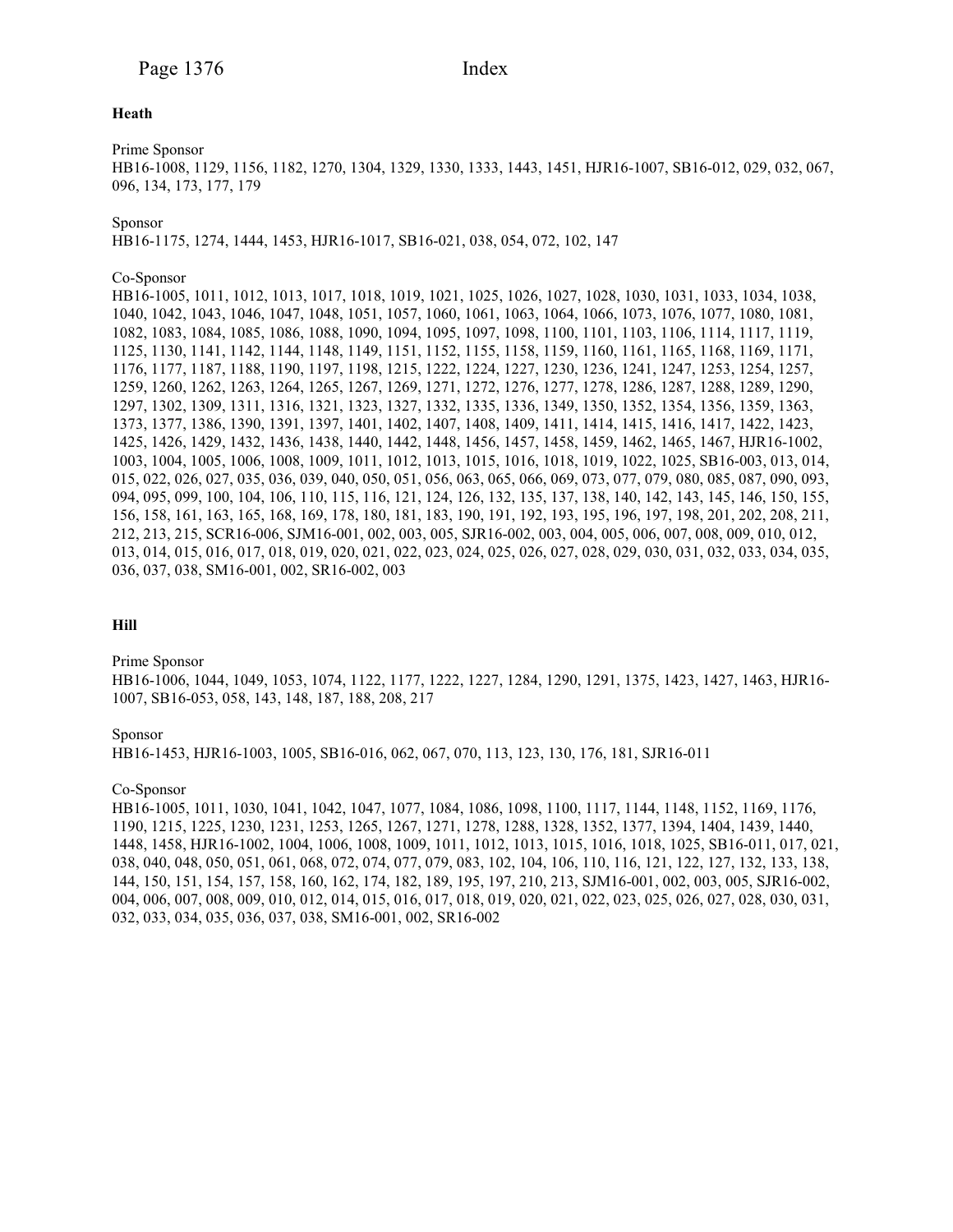#### **Hodge**

Prime Sponsor HB16-1078, 1334, 1367, 1396, 1397, 1401, 1430, SB16-030, 128, 139, 214, SJM16-003

Sponsor HB16-1091, 1274, 1453, 1457, HJR16-1017, SB16-016, 021, 032, 038, 071, 072, 081, 096, 118, 134, 147, 148, SCR16-003, SJM16-002

#### Co-Sponsor

HB16-1011, 1025, 1034, 1051, 1057, 1063, 1088, 1100, 1101, 1106, 1119, 1144, 1163, 1168, 1183, 1187, 1227, 1228, 1253, 1256, 1257, 1260, 1262, 1264, 1265, 1267, 1269, 1278, 1332, 1335, 1336, 1339, 1349, 1352, 1360, 1373, 1390, 1405, 1423, 1432, 1438, 1448, 1456, 1462, 1465, 1467, HJR16-1002, 1008, 1009, 1011, 1012, 1013, 1015, 1022, 1025, SB16-001, 012, 022, 027, 035, 050, 051, 055, 067, 069, 077, 079, 093, 095, 099, 104, 124, 132, 145, 146, 150, 169, 178, 179, 190, 191, 192, 193, 196, 197, 202, 211, SCR16-006, SJM16-001, 004, 005, SJR16- 002, 003, 004, 005, 006, 007, 008, 009, 010, 012, 013, 014, 015, 016, 017, 018, 019, 020, 021, 022, 023, 024, 025, 026, 027, 028, 029, 030, 032, 033, 034, 035, 036, 037, 038, SM16-001, SR16-002, 003

## **Holbert**

Prime Sponsor HB16-1026, 1040, 1041, 1051, 1084, 1086, 1089, 1119, 1151, 1158, 1159, 1172, 1187, 1293, 1306, 1317, 1356, 1373, 1402, 1439, 1440, HJR16-1011, SB16-014, 040, 106, 125, 198, 209

#### Sponsor

HB16-1110, 1113, 1123, 1143, 1145, 1180, 1204, 1218, 1227, 1284, 1457, SB16-001, 016, 047, 062, 064, 067, 070, 086, 099, 110, 113, 123, 130, 148, 149, 176, SJR16-011, 018, 027

#### Co-Sponsor

HB16-1006, 1011, 1013, 1019, 1025, 1042, 1047, 1049, 1056, 1057, 1064, 1076, 1077, 1081, 1085, 1093, 1117, 1122, 1125, 1144, 1148, 1157, 1176, 1177, 1190, 1224, 1232, 1234, 1241, 1253, 1256, 1270, 1271, 1286, 1328, 1423, 1456, HJR16-1002, 1003, 1004, 1005, 1006, 1007, 1008, 1009, 1012, 1013, 1015, 1016, 1025, 1026, SB16- 002, 007, 011, 017, 026, 027, 029, 035, 048, 050, 055, 058, 061, 068, 072, 073, 074, 083, 094, 111, 112, 115, 117, 121, 126, 127, 134, 137, 138, 143, 144, 151, 154, 155, 157, 158, 160, 162, 172, 181, 184, 185, 186, 187, 188, 194, 197, 208, SCR16-002, 006, SJM16-001, 002, 003, 004, 005, SJR16-002, 003, 004, 005, 006, 007, 008, 009, 010, 012, 013, 014, 015, 016, 017, 019, 020, 021, 022, 023, 024, 025, 026, 028, 029, 030, 031, 032, 033, 034, 035, 036, 037, 038, 039, SM16-001, 002, SR16-002, 003

#### **Jahn**

Prime Sponsor HB16-1090, 1132, 1141, 1175, 1211, 1261, 1271, 1299, 1356, 1358, 1426, 1462, HJR16-1011, SB16-036, 050, 099, 100, 180, 181

### Sponsor

HB16-1086, 1151, 1172, 1453, HJR16-1017, SB16-016, 065, 072, 096, 147, 148, 162, 172, SJR16-014

#### Co-Sponsor

HB16-1005, 1006, 1011, 1013, 1026, 1027, 1041, 1042, 1044, 1046, 1047, 1051, 1064, 1073, 1076, 1081, 1082, 1083, 1084, 1085, 1100, 1101, 1114, 1117, 1119, 1125, 1142, 1144, 1148, 1152, 1159, 1168, 1171, 1187, 1190, 1193, 1215, 1224, 1225, 1227, 1231, 1253, 1256, 1262, 1265, 1278, 1309, 1316, 1324, 1327, 1377, 1390, 1397, 1404, 1405, 1411, 1414, 1423, 1440, 1444, 1448, 1456, HJR16-1002, 1003, 1004, 1005, 1006, 1007, 1008, 1009, 1012, 1013, 1015, 1016, 1018, 1022, 1025, SB16-001, 007, 008, 026, 027, 034, 038, 039, 040, 051, 066, 067, 073, 090, 093, 094, 095, 104, 110, 116, 120, 121, 124, 125, 127, 131, 132, 133, 134, 135, 138, 150, 151, 158, 170, 178, 183, 190, 195, 196, 198, 199, 202, 208, 211, SCR16-006, SJM16-001, 002, 003, 004, 005, SJR16-002, 003, 004, 005, 006, 007, 008, 009, 010, 012, 013, 015, 016, 017, 018, 019, 020, 021, 022, 023, 024, 025, 026, 027, 028, 029, 030, 031, 032, 033, 034, 035, 036, 037, 038, SM16-001, 002, SR16-002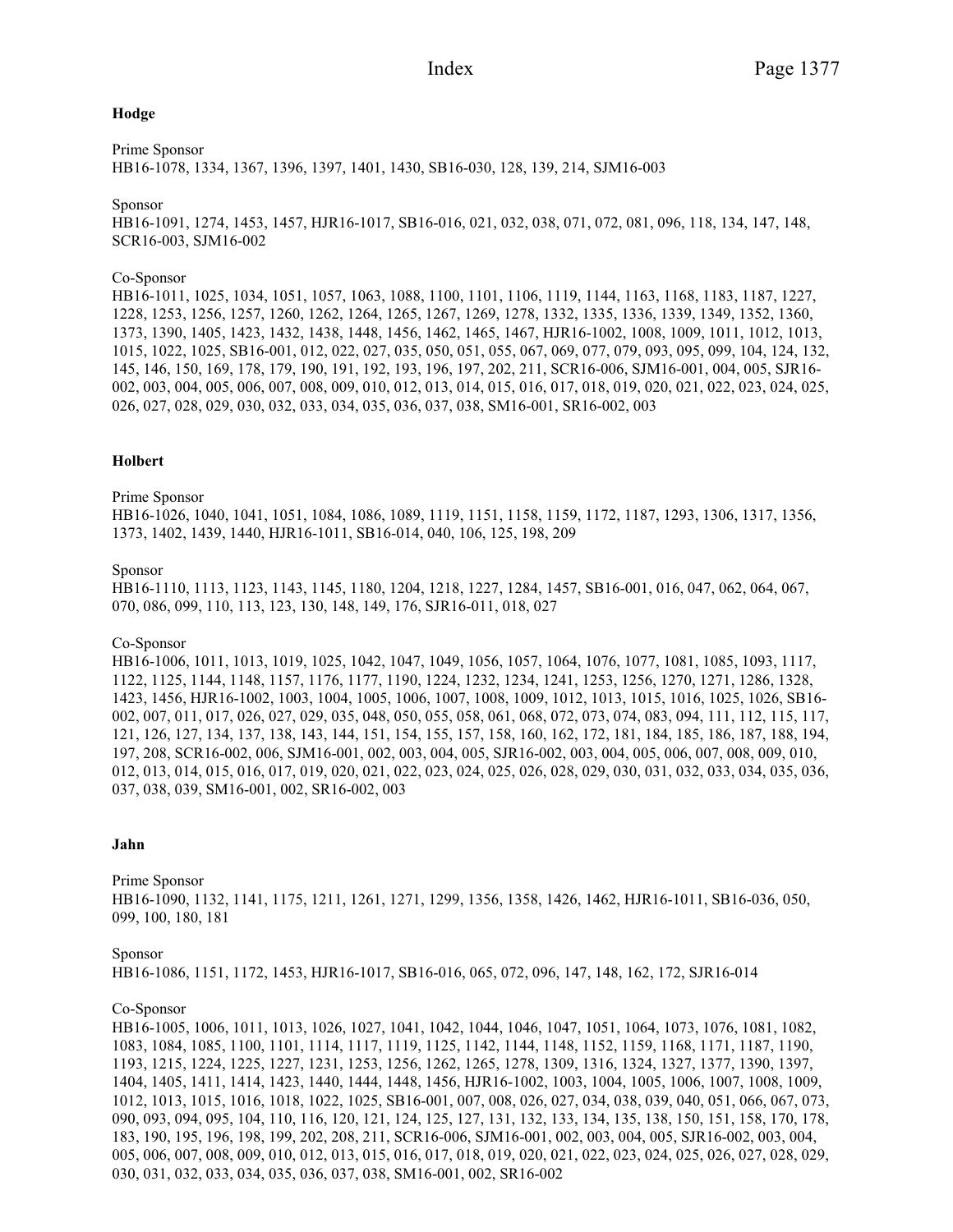# Page 1378 Index

## **Johnston**

## Prime Sponsor

HB16-1017, 1075, 1080, 1130, 1196, 1260, 1264, 1265, 1291, 1332, 1440, 1461, SB16-035, 051, 075, 116, 119, 137, 163

## Sponsor

HB16-1192, 1257, 1284, 1453, SB16-004, 016, 021, 031, 049, 068, 072, 081, 096, 104, 131, 133, 134, 147, 172, 189

## Co-Sponsor

HB16-1005, 1019, 1026, 1030, 1034, 1038, 1042, 1063, 1064, 1066, 1083, 1084, 1085, 1090, 1098, 1100, 1109, 1142, 1144, 1148, 1168, 1187, 1190, 1215, 1224, 1225, 1247, 1253, 1254, 1259, 1262, 1263, 1267, 1276, 1277, 1288, 1290, 1297, 1302, 1321, 1327, 1328, 1335, 1336, 1349, 1373, 1377, 1390, 1397, 1401, 1404, 1411, 1414, 1422, 1423, 1436, 1438, 1448, 1457, 1462, 1465, 1467, HJR16-1002, 1003, 1004, 1005, 1006, 1007, 1008, 1011, 1012, 1013, 1015, 1016, 1017, 1018, 1022, 1024, 1025, SB16-001, 003, 012, 013, 014, 015, 022, 027, 034, 038, 065, 067, 069, 077, 079, 080, 088, 090, 094, 099, 121, 135, 150, 161, 169, 171, 187, 188, 195, 196, 208, 212, 213, SCR16-006, SJM16-001, 002, 003, SJR16-002, 004, 005, 006, 007, 008, 009, 010, 012, 013, 014, 015, 016, 017, 018, 019, 020, 021, 022, 023, 024, 025, 026, 027, 028, 029, 030, 031, 032, 033, 034, 035, 036, 037, 038, SM16- 001, 002, SR16-003

## **Jones**

Prime Sponsor

HB16-1019, 1038, 1275, 1355, 1441, SB16-003, 024, 129, 141, SJM16-002

## Sponsor

HB16-1274, 1453, HJR16-1003, 1004, 1005, 1007, SB16-021, 023, 054, 081, 096, 114, 134, 171, SJR16-002

## Co-Sponsor

HB16-1005, 1008, 1018, 1027, 1028, 1031, 1033, 1040, 1042, 1047, 1051, 1057, 1063, 1076, 1084, 1088, 1090, 1091, 1094, 1095, 1100, 1125, 1141, 1142, 1144, 1152, 1163, 1168, 1169, 1171, 1172, 1173, 1187, 1190, 1197, 1198, 1215, 1222, 1224, 1228, 1236, 1241, 1247, 1253, 1254, 1255, 1260, 1262, 1263, 1264, 1265, 1267, 1271, 1276, 1287, 1302, 1321, 1324, 1327, 1332, 1335, 1349, 1354, 1373, 1386, 1390, 1397, 1408, 1414, 1423, 1432, 1438, 1444, 1448, 1456, 1457, 1458, 1462, 1465, 1467, HJR16-1002, 1006, 1008, 1009, 1011, 1012, 1015, 1016, 1017, 1018, 1022, 1025, SB16-012, 014, 015, 022, 027, 038, 039, 040, 051, 056, 063, 073, 077, 079, 087, 090, 095, 100, 102, 104, 106, 116, 124, 145, 147, 150, 161, 163, 190, 191, 192, 193, 195, 196, 208, 212, SCR16-006, SJM16- 001, 003, 004, SJR16-003, 004, 005, 006, 007, 008, 009, 010, 012, 013, 014, 015, 016, 017, 018, 019, 020, 021, 022, 023, 024, 025, 026, 028, 030, 031, 032, 034, 035, 036, 037, 038, SM16-001, 002, SR16-002, 003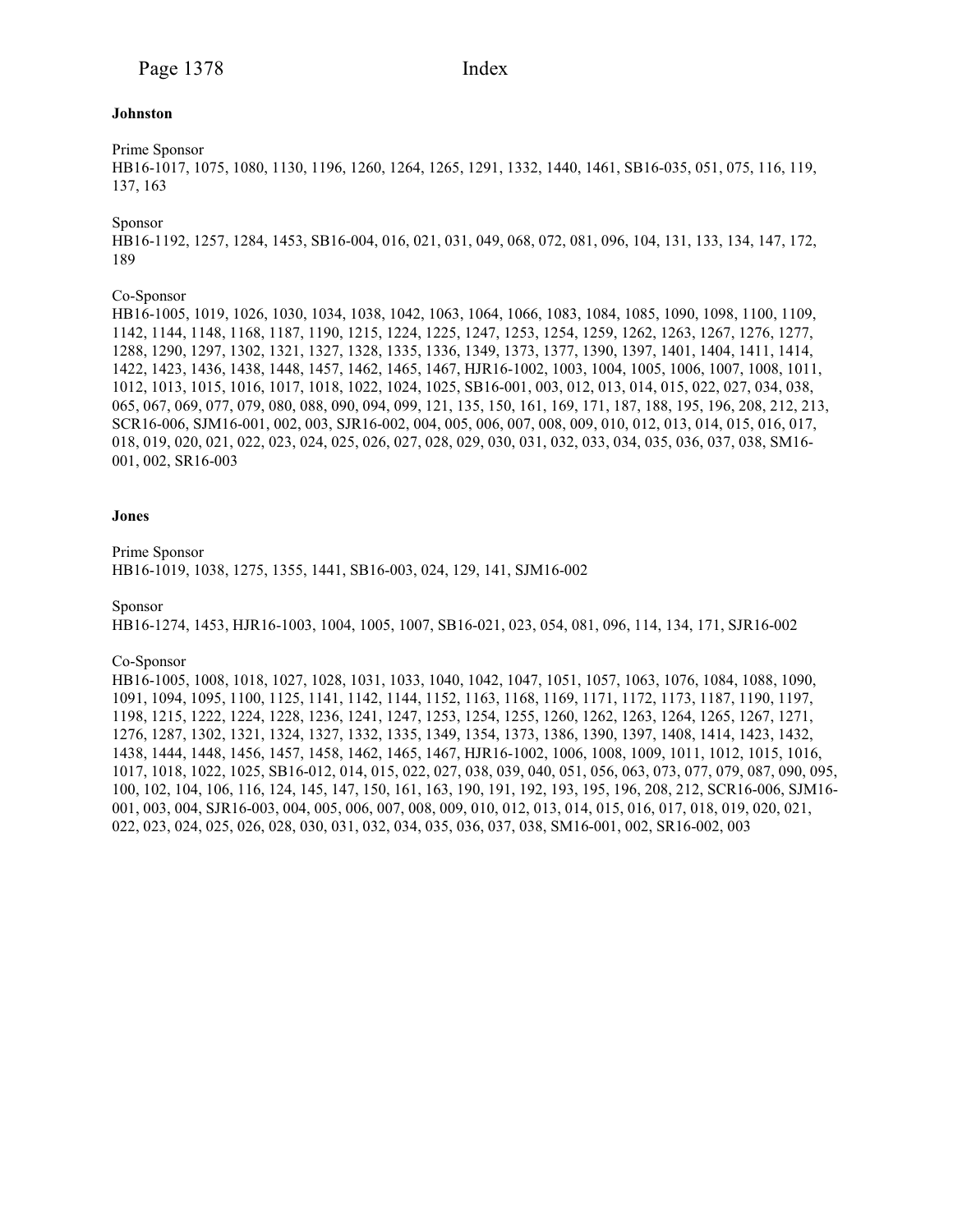### **Kefalas**

Prime Sponsor

HB16-1004, 1033, 1045, 1148, 1235, 1277, 1287, 1319, 1371, 1374, 1435, 1444, 1448, 1459, SB16-037, 057, 077, 178, SJR16-019, 029, 033

Sponsor

HB16-1043, 1102, 1145, 1326, 1453, 1457, 1460, HJR16-1017, SB16-013, 016, 020, 021, 023, 024, 038, 072, 081, 096, 134, 147, 159, 177

### Co-Sponsor

HB16-1005, 1006, 1011, 1012, 1017, 1018, 1019, 1021, 1025, 1026, 1027, 1034, 1038, 1041, 1042, 1046, 1047, 1048, 1049, 1060, 1063, 1066, 1069, 1070, 1080, 1081, 1082, 1085, 1088, 1090, 1094, 1095, 1097, 1098, 1100, 1101, 1106, 1112, 1114, 1125, 1129, 1130, 1141, 1142, 1144, 1149, 1152, 1161, 1165, 1168, 1169, 1175, 1177, 1183, 1187, 1197, 1198, 1215, 1224, 1225, 1227, 1228, 1229, 1230, 1236, 1252, 1253, 1254, 1260, 1262, 1263, 1264, 1265, 1267, 1269, 1272, 1276, 1278, 1282, 1289, 1290, 1302, 1309, 1311, 1316, 1321, 1327, 1328, 1332, 1336, 1339, 1349, 1352, 1354, 1373, 1377, 1386, 1387, 1390, 1391, 1394, 1397, 1398, 1407, 1408, 1409, 1411, 1414, 1416, 1417, 1422, 1423, 1425, 1432, 1438, 1440, 1442, 1456, 1458, 1465, 1467, HJR16-1002, 1003, 1004, 1005, 1006, 1007, 1008, 1009, 1011, 1012, 1013, 1015, 1016, 1018, 1019, 1025, SB16-001, 003, 009, 012, 014, 015, 022, 026, 027, 035, 036, 039, 040, 050, 051, 056, 063, 065, 066, 067, 069, 073, 079, 087, 090, 093, 094, 095, 100, 102, 104, 107, 110, 111, 115, 116, 120, 124, 132, 135, 137, 143, 150, 158, 168, 169, 170, 171, 172, 179, 180, 181, 182, 183, 190, 191, 192, 193, 195, 196, 201, 202, 203, 204, 208, 211, 212, 213, SCR16-006, SJM16-001, 002, 003, 004, 005, SJR16-002, 004, 005, 006, 007, 008, 009, 010, 012, 013, 014, 015, 016, 017, 018, 020, 021, 022, 023, 024, 025, 026, 027, 028, 030, 031, 032, 034, 035, 036, 037, 038, SM16-001, 002, SR16-002, 003

## **Kerr**

Prime Sponsor HB16-1002, 1016, 1198, 1290, 1429, 1432, 1455, 1463, SB16-023, 052, 072, 101, 102, 183, SJR16-031

Sponsor

HB16-1444, 1453, 1457, HJR16-1017, SB16-016, 021, 024, 038, 054, 060, 069, 071, 079, 081, 096, 104, 105, 114, 134, 147, 180, 181, SJR16-014

#### Co-Sponsor

HB16-1005, 1006, 1008, 1017, 1026, 1027, 1033, 1034, 1038, 1042, 1044, 1048, 1056, 1057, 1060, 1061, 1063, 1064, 1076, 1077, 1080, 1082, 1083, 1084, 1085, 1094, 1097, 1098, 1100, 1101, 1103, 1106, 1112, 1125, 1130, 1141, 1142, 1144, 1149, 1165, 1168, 1169, 1171, 1175, 1177, 1187, 1197, 1211, 1215, 1222, 1224, 1225, 1227, 1253, 1254, 1260, 1263, 1264, 1265, 1267, 1269, 1271, 1276, 1278, 1280, 1287, 1297, 1302, 1321, 1328, 1332, 1335, 1336, 1345, 1348, 1349, 1352, 1354, 1363, 1373, 1375, 1377, 1390, 1394, 1397, 1401, 1404, 1408, 1411, 1414, 1417, 1422, 1423, 1438, 1439, 1440, 1448, 1456, 1458, 1459, 1462, 1465, HJR16-1003, 1004, 1005, 1006, 1007, 1008, 1011, 1012, 1013, 1015, 1016, 1018, 1019, 1022, 1025, SB16-013, 015, 022, 027, 035, 039, 040, 051, 056, 065, 066, 068, 073, 077, 080, 085, 087, 095, 099, 110, 115, 116, 124, 125, 142, 143, 146, 150, 158, 161, 171, 191, 192, 193, 195, 196, 200, 201, 202, 208, SCR16-006, SJM16-001, 002, 004, 005, SJR16-002, 004, 005, 006, 007, 008, 009, 010, 012, 013, 015, 016, 017, 018, 019, 020, 021, 022, 023, 024, 025, 026, 028, 030, 032, 033, 034, 035, 036, 037, 038, SM16-001, 002, SR16-002, 004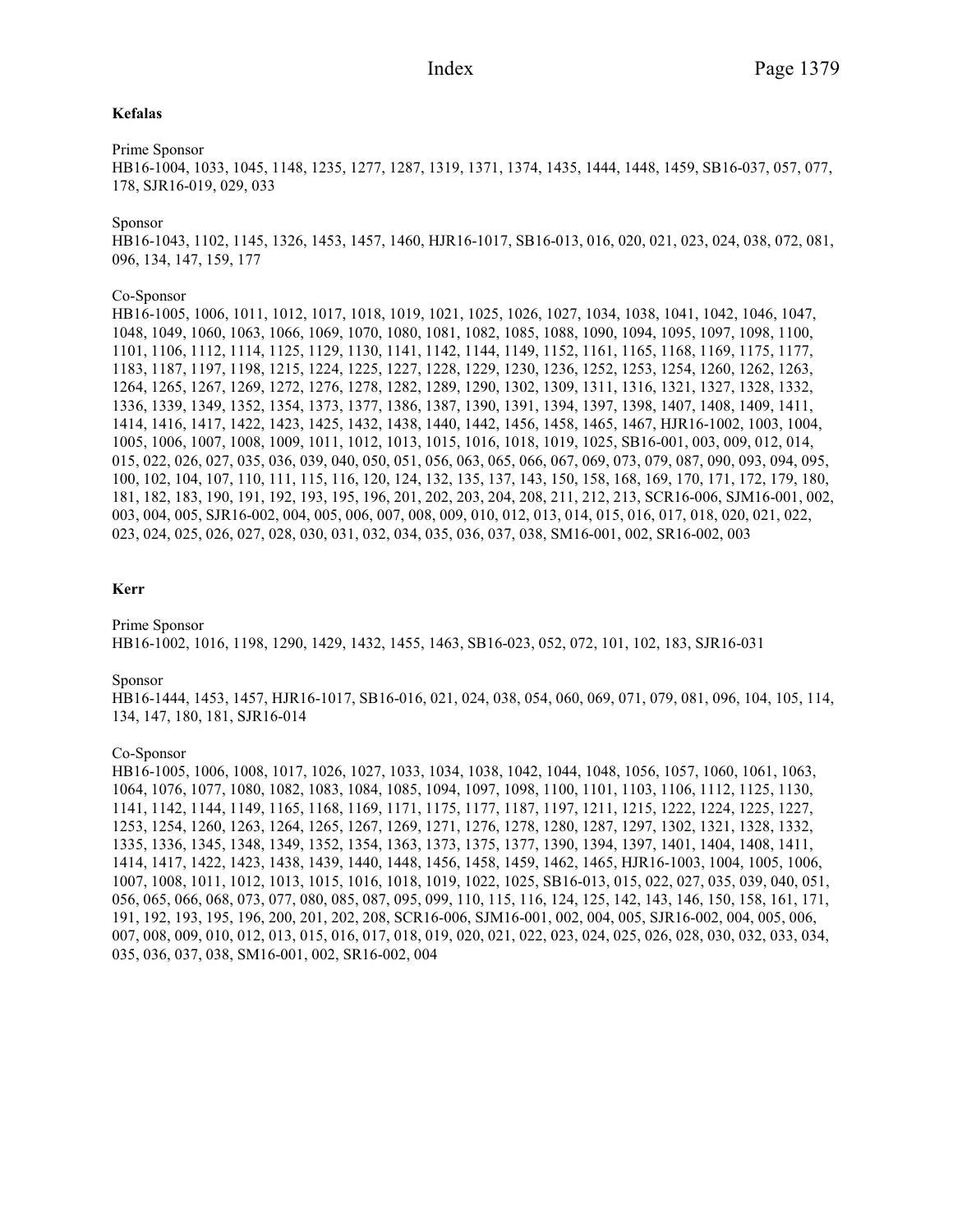### **Lambert**

### Prime Sponsor

HB16-1068, 1161, 1193, 1237, 1238, 1239, 1240, 1241, 1242, 1243, 1244, 1245, 1246, 1247, 1248, 1249, 1250, 1251, 1252, 1280, 1328, 1377, 1405, 1409, 1416, 1417, 1419, 1422, 1453, HJR16-1003, 1008, SB16-056, 089, 091, 093, 111, 160, 178, 182, 192, 203, 204, 205, 218, SJM16-005, SJR16-015, 028, 034, 035

## Sponsor

HB16-1023, 1113, 1123, 1125, 1143, 1163, 1184, 1200, 1204, 1218, 1223, 1229, 1253, 1254, 1350, 1352, 1406, 1407, 1408, 1410, 1411, 1412, 1413, 1414, 1415, 1418, 1444, HJR16-1014, SB16-062, 066, 069, 090, 092, 095, 113, 123, 148, 167, 176, 190, 191, 195, 201, 202, SJR16-011, 014, 027

## Co-Sponsor

HB16-1013, 1026, 1027, 1040, 1043, 1046, 1049, 1060, 1061, 1070, 1081, 1083, 1085, 1093, 1098, 1109, 1119, 1122, 1144, 1148, 1152, 1224, 1230, 1231, 1255, 1262, 1265, 1268, 1271, 1284, 1309, 1316, 1324, 1360, 1373, 1397, 1402, 1423, 1456, HJR16-1002, 1004, 1005, 1006, 1007, 1009, 1011, 1012, 1013, 1015, 1025, SB16-002, 006, 007, 008, 011, 013, 017, 026, 027, 030, 036, 040, 041, 048, 050, 051, 055, 058, 061, 063, 070, 073, 074, 077, 083, 085, 086, 087, 094, 097, 106, 110, 112, 115, 117, 120, 121, 122, 125, 130, 132, 134, 138, 144, 151, 154, 155, 157, 158, 162, 164, 170, 172, 174, 181, 184, 185, 186, 187, 188, 189, 196, 208, 213, SCR16-002, 006, SJM16-001, 002, 003, SJR16-002, 003, 004, 005, 006, 007, 008, 009, 010, 012, 016, 017, 018, 019, 020, 021, 022, 023, 024, 025, 026, 030, 031, 032, 033, 036, 037, 038, 039, SM16-001, 002, SR16-002, 003

### **Lundberg**

#### Prime Sponsor

HB16-1048, 1081, 1101, 1113, 1123, 1137, 1200, 1208, 1213, 1235, 1258, 1271, 1328, 1358, 1360, 1391, 1448, HJR16-1013, SB16-002, 051, 064, 123, 154, 158, 216, SJR16-027, 040

#### Sponsor

HB16-1180, 1218, 1453, SB16-001, 006, 013, 062, 067, 069, 070, 102, 110, 113, 149, 160, 172, 176, 180, 181, SJR16-011

#### Co-Sponsor

HB16-1013, 1019, 1026, 1027, 1041, 1042, 1044, 1049, 1051, 1056, 1060, 1082, 1083, 1085, 1086, 1119, 1122, 1125, 1144, 1148, 1187, 1190, 1224, 1231, 1253, 1254, 1255, 1256, 1262, 1265, 1268, 1269, 1272, 1280, 1284, 1309, 1324, 1373, 1377, 1405, 1423, 1424, 1444, 1456, 1459, HJR16-1002, 1003, 1004, 1005, 1006, 1007, 1008, 1009, 1011, 1012, 1015, 1016, 1025, SB16-007, 008, 011, 017, 026, 027, 029, 030, 036, 040, 048, 050, 055, 058, 061, 073, 074, 083, 086, 089, 093, 094, 095, 097, 106, 112, 116, 117, 120, 121, 122, 124, 126, 130, 132, 134, 138, 143, 144, 147, 151, 155, 157, 162, 164, 165, 166, 169, 170, 174, 178, 184, 187, 188, 208, SCR16-002, SJM16-001, 002, 003, 005, SJR16-002, 003, 004, 005, 006, 007, 008, 009, 010, 012, 013, 014, 015, 016, 017, 018, 019, 020, 021, 022, 023, 024, 025, 026, 028, 029, 030, 031, 032, 033, 034, 035, 036, 037, 038, 039, SM16-001, 002, SR16- 002, 003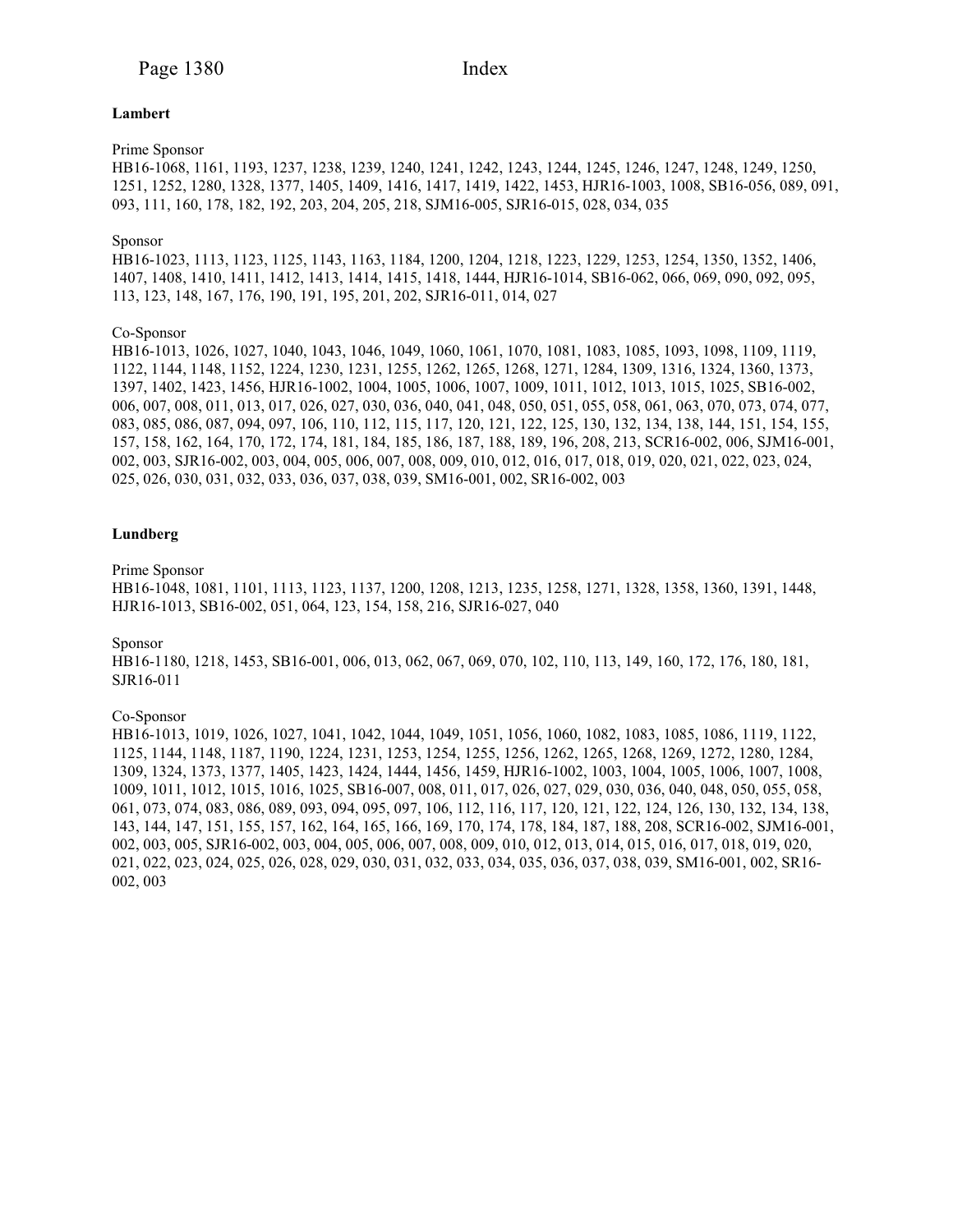## **Marble**

### Prime Sponsor

HB16-1013, 1024, 1092, 1122, 1199, 1234, 1309, 1311, 1314, 1367, 1373, 1446, 1455, HJR16-1025, SB16-005, 048, 062, 105, 113, 149, 214, SJR16-032

### Sponsor

HB16-1023, 1110, 1113, 1117, 1143, 1155, 1180, 1204, 1205, 1218, SB16-001, 011, 064, 068, 070, 083, 086, 102, 110, 123, 154, 172, 176, 180, 181, SJR16-011, 018, 027

### Co-Sponsor

HB16-1017, 1019, 1026, 1027, 1041, 1042, 1044, 1047, 1049, 1051, 1060, 1081, 1082, 1083, 1085, 1086, 1119, 1125, 1144, 1148, 1187, 1190, 1224, 1253, 1255, 1256, 1262, 1265, 1268, 1269, 1272, 1278, 1284, 1324, 1339, 1423, 1444, 1456, 1457, HJR16-1002, 1003, 1004, 1005, 1006, 1007, 1008, 1009, 1011, 1012, 1013, 1015, 1016, SB16-002, 006, 007, 008, 012, 017, 019, 026, 030, 036, 040, 050, 051, 055, 058, 061, 072, 073, 074, 097, 106, 112, 115, 116, 117, 124, 126, 127, 130, 132, 134, 143, 144, 151, 155, 157, 158, 160, 162, 164, 174, 178, 184, 186, 187, 188, 198, 208, SCR16-002, 006, SJM16-001, 002, 003, 005, SJR16-002, 003, 004, 005, 006, 007, 008, 009, 010, 012, 014, 015, 016, 017, 019, 020, 021, 022, 023, 024, 025, 026, 028, 029, 030, 031, 033, 034, 035, 036, 038, 039, SM16-001, 002, SR16-002, 003

### **Martinez Humenik**

#### Prime Sponsor

HB16-1075, 1077, 1103, 1188, 1297, 1362, 1368, 1379, 1380, 1398, 1438, 1464, 1467, HJR16-1006, SB16-006, 022, 027, 039, 078, 115, 147, 159, 169, 171, 177, SCR16-005, SJM16-004, SJR16-008, 009, 012, 033

### Sponsor

HB16-1176, 1227, 1453, SB16-001, 016, 062, 079, 105, 110, 180, 181, SJR16-011

## Co-Sponsor

HB16-1012, 1019, 1026, 1027, 1028, 1040, 1041, 1042, 1044, 1046, 1047, 1048, 1049, 1051, 1056, 1060, 1063, 1066, 1069, 1080, 1081, 1082, 1083, 1085, 1086, 1090, 1094, 1097, 1098, 1106, 1112, 1117, 1119, 1125, 1130, 1141, 1144, 1148, 1152, 1172, 1177, 1187, 1190, 1197, 1222, 1224, 1225, 1230, 1241, 1253, 1254, 1256, 1260, 1262, 1264, 1265, 1267, 1268, 1269, 1271, 1276, 1278, 1280, 1284, 1287, 1289, 1316, 1323, 1324, 1328, 1348, 1349, 1352, 1377, 1387, 1391, 1393, 1397, 1405, 1407, 1411, 1417, 1422, 1423, 1424, 1440, 1444, 1448, 1456, 1458, 1459, 1465, HJR16-1002, 1003, 1004, 1005, 1007, 1008, 1009, 1011, 1012, 1013, 1015, 1016, 1017, 1018, 1022, 1025, SB16-002, 003, 007, 012, 013, 015, 019, 021, 026, 029, 034, 040, 050, 055, 056, 058, 063, 067, 072, 073, 077, 083, 085, 090, 093, 094, 097, 104, 111, 112, 116, 120, 121, 124, 131, 132, 133, 134, 138, 143, 145, 150, 151, 153, 158, 161, 162, 170, 174, 179, 183, 184, 187, 188, 190, 193, 195, 196, 197, 198, 199, 202, 208, 213, SCR16-002, 006, SJM16-001, 002, 003, 005, SJR16-002, 003, 004, 005, 006, 007, 010, 013, 014, 015, 016, 017, 018, 019, 020, 021, 022, 023, 024, 025, 026, 027, 028, 029, 030, 031, 032, 034, 035, 036, 037, 038, SM16-001, 002, SR16-002, 003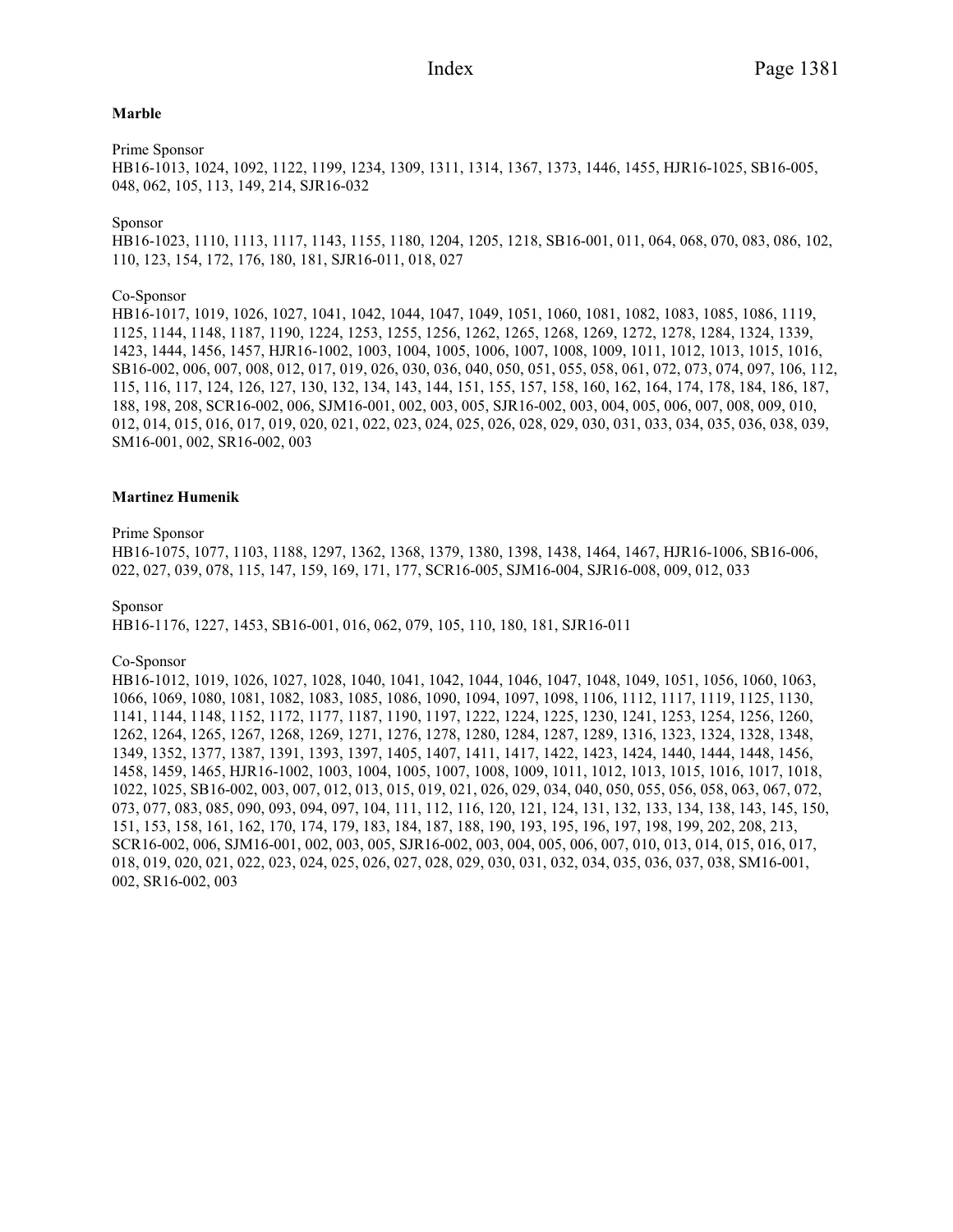## **Merrifield**

Prime Sponsor

HB16-1003, 1005, 1045, 1050, 1054, 1057, 1121, 1234, 1288, 1321, 1331, 1388, HJR16-1015, SB16-018, 025, 032, 054, 103, 105, SJR16-002, 035

## Sponsor

HB16-1019, 1274, 1453, 1457, SB16-003, 005, 016, 021, 022, 023, 024, 038, 065, 069, 072, 079, 081, 096, 102, 104, 109, 114, 134, 147, 159, 180, SJM16-002

### Co-Sponsor

HB16-1011, 1012, 1013, 1017, 1018, 1021, 1027, 1028, 1033, 1034, 1038, 1040, 1042, 1046, 1047, 1048, 1051, 1060, 1063, 1066, 1076, 1080, 1082, 1083, 1084, 1085, 1088, 1090, 1094, 1095, 1098, 1100, 1101, 1103, 1106, 1112, 1114, 1117, 1119, 1125, 1130, 1141, 1142, 1144, 1148, 1149, 1151, 1165, 1168, 1169, 1171, 1172, 1175, 1176, 1182, 1183, 1187, 1215, 1224, 1225, 1227, 1228, 1229, 1236, 1241, 1247, 1253, 1254, 1259, 1262, 1263, 1264, 1265, 1267, 1269, 1271, 1276, 1277, 1278, 1287, 1302, 1309, 1311, 1316, 1327, 1328, 1332, 1335, 1336, 1349, 1350, 1352, 1354, 1359, 1373, 1375, 1386, 1387, 1390, 1391, 1394, 1397, 1407, 1408, 1411, 1414, 1415, 1418, 1423, 1425, 1426, 1438, 1439, 1444, 1448, 1456, 1458, 1459, 1462, 1465, 1467, HJR16-1002, 1003, 1004, 1005, 1006, 1007, 1008, 1009, 1011, 1012, 1013, 1017, 1018, 1022, 1025, SB16-001, 012, 013, 015, 026, 027, 035, 036, 039, 050, 051, 056, 063, 066, 068, 073, 077, 087, 090, 093, 094, 095, 099, 100, 110, 111, 115, 116, 124, 126, 132, 133, 135, 137, 143, 145, 146, 150, 151, 155, 158, 161, 169, 178, 179, 181, 190, 191, 192, 195, 196, 208, 212, 215, 217, SCR16-006, SJM16-001, 003, 004, 005, SJR16-003, 004, 005, 006, 007, 008, 009, 010, 012, 013, 014, 015, 016, 017, 018, 019, 020, 021, 022, 023, 024, 025, 026, 028, 030, 031, 032, 033, 034, 036, 037, 038, SM16- 001, 002, SR16-002, 003

## **Neville T.**

#### Prime Sponsor

HB16-1070, 1110, 1143, 1172, 1175, 1180, 1204, 1218, 1457, HJR16-1014, SB16-011, 017, 036, 050, 070, 086, 176, SJR16-014

### Sponsor

HB16-1023, 1024, 1084, 1123, 1199, 1227, 1284, HJR16-1011, SB16-005, 062, 099, 110, 111, 113, 149, 154, SJR16-011, 018, 027

#### Co-Sponsor

HB16-1013, 1019, 1040, 1041, 1044, 1047, 1049, 1056, 1060, 1076, 1083, 1109, 1117, 1122, 1125, 1144, 1187, 1190, 1211, 1224, 1234, 1253, 1255, 1256, 1262, 1265, 1268, 1271, 1272, 1278, 1309, 1324, 1360, 1373, 1402, 1423, 1444, 1456, HJR16-1002, 1003, 1004, 1005, 1006, 1007, 1008, 1009, 1012, 1013, 1015, 1016, 1025, SB16- 002, 003, 007, 008, 019, 026, 029, 040, 048, 051, 055, 058, 061, 067, 072, 073, 074, 083, 097, 116, 117, 122, 123, 130, 132, 134, 138, 143, 144, 151, 157, 158, 160, 162, 164, 165, 174, 178, 181, 185, 186, 187, 188, 198, 204, 208, SCR16-002, 006, SJM16-001, 002, 003, 005, SJR16-002, 003, 004, 005, 006, 007, 008, 009, 010, 012, 015, 016, 017, 019, 020, 021, 022, 023, 024, 025, 026, 028, 029, 030, 031, 032, 033, 034, 035, 036, 037, 038, 039, SM16- 001, 002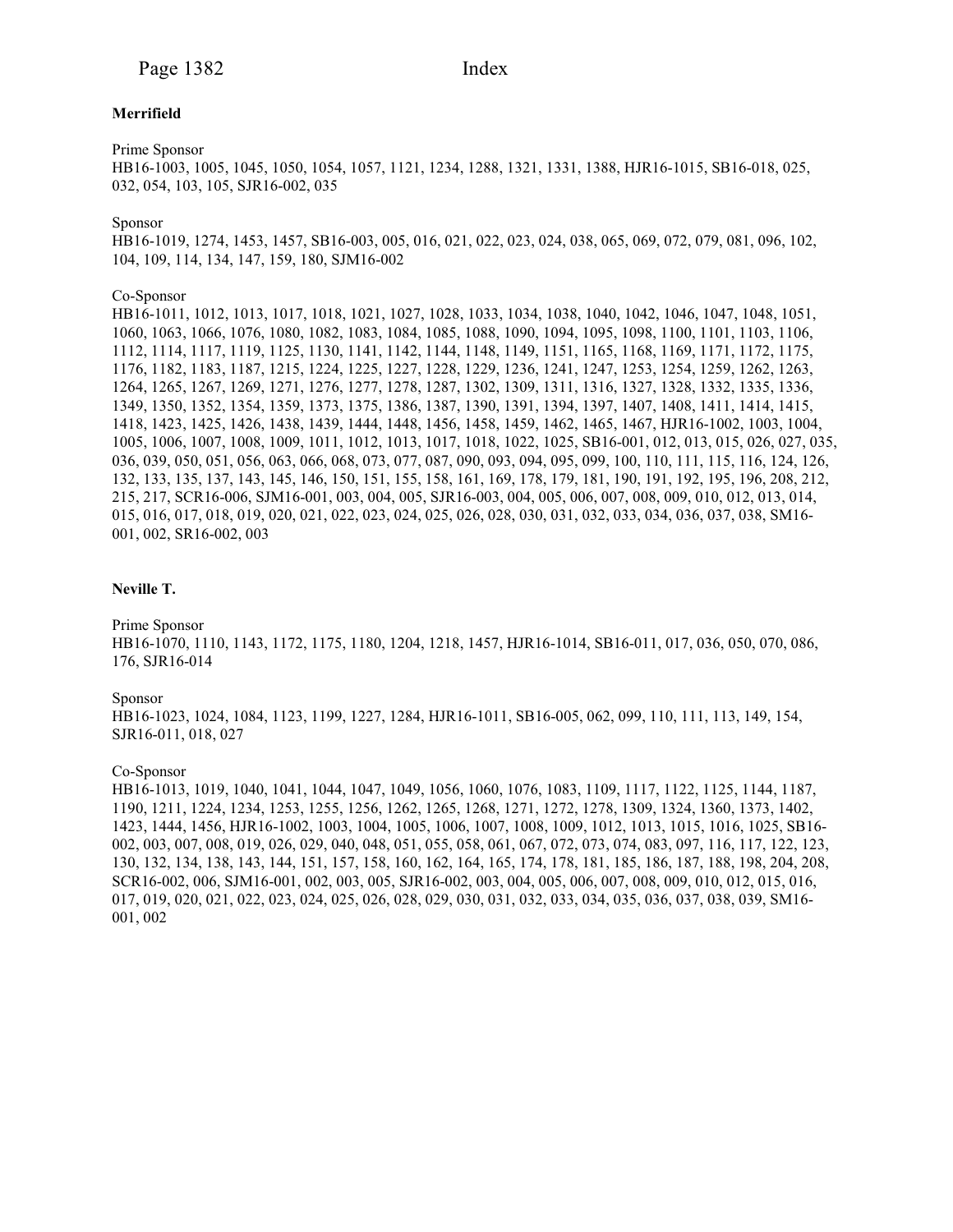#### **Newell**

Prime Sponsor

HB16-1033, 1047, 1058, 1066, 1081, 1098, 1102, 1149, 1208, 1213, 1279, 1302, 1305, 1308, 1318, 1361, 1363, 1385, 1399, 1436, SB16-013, 039, 080, 118, 147, SJR16-013, 025, 030

### Sponsor

HB16-1025, 1080, 1137, 1453, HJR16-1017, SB16-021, 023, 038, 060, 069, 072, 081, 096, 104, 109, 111, 123, 134, 148, 159, 180, 181, SJM16-004

### Co-Sponsor

HB16-1005, 1011, 1012, 1017, 1019, 1021, 1026, 1027, 1034, 1038, 1040, 1043, 1046, 1048, 1057, 1063, 1077, 1082, 1085, 1088, 1090, 1094, 1095, 1097, 1100, 1101, 1103, 1106, 1109, 1112, 1114, 1117, 1130, 1141, 1142, 1144, 1152, 1157, 1160, 1161, 1165, 1168, 1169, 1173, 1175, 1183, 1187, 1192, 1197, 1198, 1215, 1222, 1224, 1227, 1236, 1240, 1247, 1253, 1254, 1259, 1260, 1262, 1263, 1264, 1265, 1267, 1269, 1276, 1277, 1280, 1287, 1288, 1289, 1290, 1297, 1309, 1311, 1316, 1320, 1321, 1323, 1324, 1327, 1328, 1332, 1335, 1336, 1348, 1349, 1350, 1352, 1368, 1373, 1377, 1379, 1386, 1387, 1390, 1391, 1393, 1394, 1397, 1398, 1401, 1405, 1407, 1408, 1411, 1414, 1417, 1423, 1426, 1429, 1438, 1440, 1444, 1448, 1456, 1457, 1458, 1459, 1462, 1465, 1467, HJR16- 1002, 1003, 1004, 1005, 1006, 1007, 1008, 1009, 1011, 1012, 1015, 1016, 1018, 1019, 1022, 1025, 1026, SB16- 003, 012, 015, 022, 026, 027, 029, 034, 035, 036, 050, 051, 056, 063, 065, 066, 067, 068, 077, 079, 087, 088, 090, 093, 094, 099, 100, 102, 106, 110, 116, 121, 124, 126, 131, 132, 133, 135, 140, 146, 150, 158, 161, 163, 169, 173, 179, 183, 190, 191, 192, 193, 196, 201, 202, 205, 208, 209, 212, 215, 217, SCR16-006, SJM16-001, 002, 003, 005, SJR16-002, 003, 004, 005, 006, 007, 008, 009, 010, 012, 014, 015, 016, 017, 018, 019, 020, 021, 022, 023, 024, 026, 027, 028, 029, 031, 032, 033, 034, 035, 036, 037, 038, SM16-001, 002, SR16-002, 003

## **Roberts**

#### Prime Sponsor

HB16-1019, 1021, 1047, 1064, 1088, 1094, 1102, 1141, 1148, 1169, 1189, 1276, 1277, 1425, SB16-003, 007, 063, 120, 126, 139, 168, 179, SJM16-001, 002, SJR16-010, 023, 024, SM16-001

### Sponsor

HB16-1192, 1336, HJR16-1002, SB16-001, 004, 006, 016, 031, 049, 067, 145, 147, 163, 170, 189, SJR16-002, 011, 027

## Co-Sponsor

HB16-1005, 1011, 1030, 1040, 1044, 1046, 1051, 1056, 1060, 1063, 1066, 1080, 1082, 1085, 1100, 1104, 1109, 1112, 1117, 1125, 1142, 1144, 1168, 1175, 1187, 1190, 1197, 1222, 1224, 1230, 1236, 1253, 1255, 1256, 1257, 1260, 1262, 1263, 1264, 1265, 1267, 1278, 1284, 1289, 1290, 1297, 1332, 1345, 1352, 1391, 1393, 1398, 1405, 1407, 1423, 1438, 1444, 1448, 1453, 1458, 1465, 1467, HJR16-1003, 1004, 1005, 1006, 1007, 1008, 1009, 1011, 1012, 1013, 1016, 1017, 1019, 1022, 1025, SB16-002, 008, 015, 019, 021, 022, 027, 034, 050, 055, 058, 070, 072, 074, 083, 085, 090, 094, 097, 104, 110, 112, 115, 116, 121, 131, 132, 133, 134, 135, 137, 143, 144, 146, 150, 151, 157, 158, 160, 161, 162, 167, 169, 174, 183, 184, 187, 188, 193, 195, 196, 202, 208, 213, SCR16-006, SJM16-003, 004, 005, SJR16-003, 004, 005, 006, 007, 008, 009, 012, 013, 014, 015, 016, 017, 018, 019, 020, 021, 022, 025, 026, 028, 029, 030, 031, 032, 033, 034, 035, 038, SM16-002, SR16-002, 003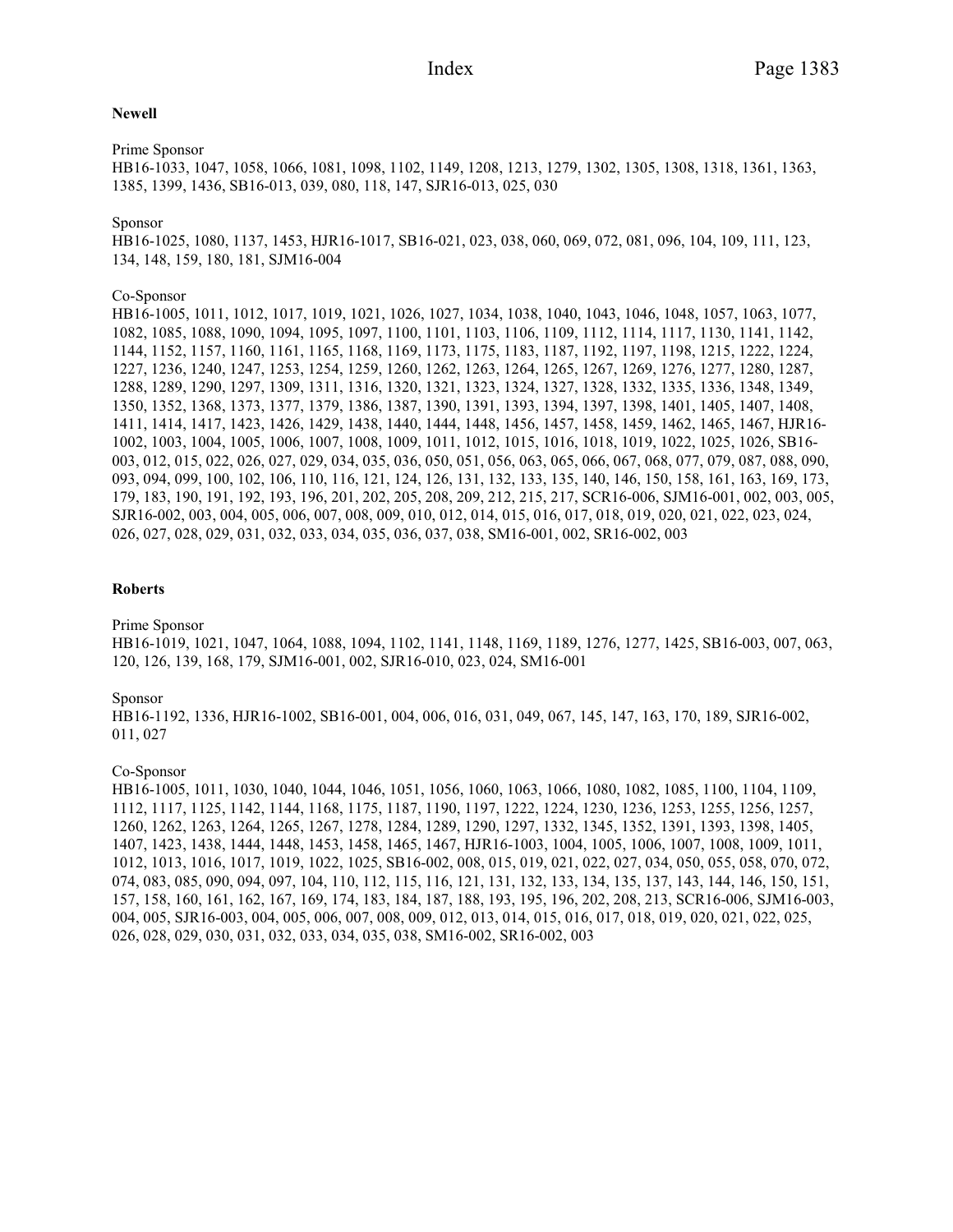## **Scheffel**

Prime Sponsor

HB16-1049, 1063, 1073, 1257, 1270, 1301, 1329, 1330, 1333, 1353, 1467, HJR16-1001, 1024, 1026, 1027, SB16- 029, 067, 156, 171, 183, 184, 193, 206, 211, 213, SJR16-001, 026, 041, SR16-001, 004

#### Sponsor

HB16-1192, 1284, 1453, HJR16-1022, SB16-001, 004, 016, 031, 049, 062, 070, 111, 113, 123, 130, 154, 163, 176, 180, 181, 189, SJR16-011, 018, 027, SR16-003

#### Co-Sponsor

HB16-1011, 1026, 1027, 1041, 1044, 1046, 1051, 1060, 1081, 1083, 1085, 1093, 1094, 1095, 1098, 1117, 1119, 1122, 1125, 1144, 1148, 1151, 1187, 1224, 1231, 1253, 1254, 1255, 1256, 1261, 1262, 1265, 1267, 1268, 1269, 1272, 1276, 1278, 1287, 1373, 1377, 1401, 1405, 1422, 1423, 1448, 1459, HJR16-1002, 1003, 1004, 1005, 1006, 1007, 1008, 1009, 1011, 1012, 1013, 1015, 1016, 1018, 1019, 1025, SB16-002, 006, 007, 008, 010, 011, 013, 017, 026, 027, 030, 040, 041, 048, 050, 051, 055, 058, 061, 073, 074, 083, 089, 094, 106, 110, 112, 115, 116, 117, 121, 122, 124, 125, 126, 132, 134, 138, 144, 147, 151, 153, 155, 157, 158, 160, 162, 166, 169, 172, 174, 177, 178, 187, 188, 196, 208, 210, SCR16-002, 006, SJM16-001, 002, 003, 004, 005, SJR16-002, 003, 004, 005, 006, 007, 008, 009, 010, 012, 013, 014, 015, 016, 017, 019, 020, 021, 022, 023, 024, 025, 028, 029, 030, 031, 032, 033, 034, 035, 036, 037, 038, 039, SM16-001, 002, SR16-002

## **Scott**

#### Prime Sponsor

HB16-1012, 1035, 1097, 1139, 1168, 1173, 1332, 1337, 1340, 1451, 1452, HCR16-1003, SB16-004, 097, 130, 138, 142, 185, 189, 194, 199, SJR16-039

## Sponsor

HB16-1192, 1402, 1453, 1457, HJR16-1003, 1004, 1005, 1006, 1007, SB16-001, 031, 049, 060, 083, 145, 210, SJR16-011, 018

#### Co-Sponsor

HB16-1013, 1025, 1026, 1027, 1030, 1038, 1041, 1042, 1044, 1046, 1049, 1051, 1060, 1064, 1070, 1076, 1081, 1083, 1084, 1086, 1090, 1091, 1109, 1114, 1119, 1122, 1125, 1144, 1148, 1155, 1175, 1184, 1187, 1188, 1190, 1224, 1231, 1253, 1254, 1255, 1256, 1260, 1262, 1265, 1269, 1271, 1272, 1278, 1284, 1298, 1306, 1324, 1327, 1328, 1339, 1349, 1354, 1373, 1393, 1411, 1423, 1444, 1456, 1460, HJR16-1002, 1009, 1011, 1012, 1015, 1016, 1025, SB16-007, 008, 009, 011, 012, 014, 015, 017, 021, 027, 030, 034, 036, 038, 039, 048, 050, 051, 055, 058, 061, 062, 070, 072, 073, 074, 086, 087, 094, 106, 110, 113, 115, 116, 117, 121, 122, 123, 124, 125, 127, 132, 133, 134, 137, 140, 143, 144, 151, 154, 155, 157, 158, 160, 162, 165, 166, 174, 176, 187, 188, 195, 208, SCR16-002, 006, SJM16-001, 002, 005, SJR16-002, 003, 004, 005, 006, 007, 008, 009, 010, 012, 013, 014, 015, 016, 017, 019, 020, 021, 022, 023, 024, 025, 026, 028, 030, 031, 032, 034, 035, 036, 037, 038, SM16-001, SR16-002, 003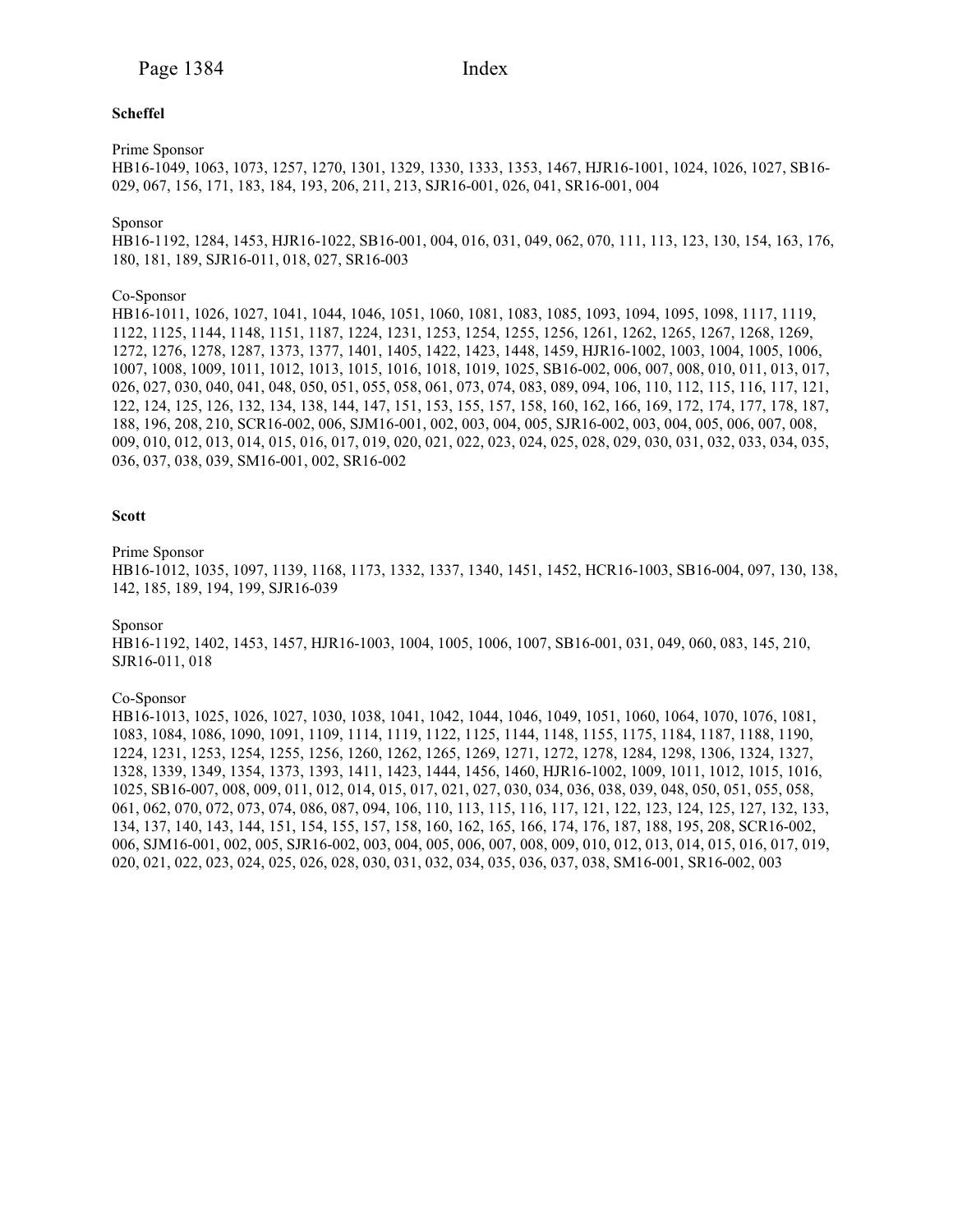#### **Sonnenberg**

Prime Sponsor HB16-1010, 1027, 1042, 1091, 1109, 1155, 1170, 1174, 1179, 1194, 1228, 1256, 1324, 1354, 1361, 1458, 1459, HJR16-1005, 1020, 1021, 1023, SB16-020, 034, 035, 044, 061, 104, 117, 137, 140, 151, 157, 174, 200, SJR16-003, 004, 006, 016, 017

## Sponsor

HB16-1043, 1113, 1143, 1200, 1284, 1457, 1460, HJR16-1003, 1004, 1007, SB16-001, 055, 062, 083, 113, 176, SJR16-011, 018, 027

### Co-Sponsor

HB16-1011, 1044, 1047, 1060, 1084, 1125, 1144, 1148, 1151, 1152, 1163, 1190, 1231, 1253, 1255, 1298, 1328, 1339, 1411, 1423, 1440, HJR16-1002, 1006, 1008, 1009, 1011, 1012, 1013, 1015, 1025, SB16-002, 007, 008, 011, 015, 017, 027, 030, 036, 048, 050, 058, 067, 070, 072, 073, 074, 110, 112, 123, 124, 130, 132, 134, 144, 145, 154, 155, 158, 160, 162, 183, 185, 188, 194, 198, 208, 211, SCR16-002, 006, SJM16-001, 002, 003, 005, SJR16-002, 005, 007, 008, 009, 010, 012, 014, 015, 019, 020, 021, 022, 023, 024, 025, 026, 028, 029, 030, 032, 033, 034, 035, 036, 037, 038, 039, SM16-001

## **Steadman**

#### Prime Sponsor

HB16-1079, 1192, 1195, 1210, 1216, 1229, 1253, 1335, 1366, 1386, 1398, 1407, 1408, 1411, 1414, 1415, 1418, 1422, 1433, 1450, 1468, SB16-016, 031, 049, 065, 066, 084, 085, 088, 090, 095, 098, 146, 150, 190, 191, 197, 199, 202, 218, SCR16-001, 003, SJR16-010, SR16-003

#### Sponsor

HB16-1084, 1161, 1163, 1184, 1193, 1223, 1237, 1238, 1239, 1240, 1241, 1242, 1243, 1244, 1245, 1246, 1247, 1248, 1249, 1250, 1251, 1252, 1254, 1257, 1274, 1350, 1352, 1402, 1405, 1406, 1409, 1410, 1412, 1413, 1416, 1417, 1419, 1453, 1455, 1457, HJR16-1017, SB16-004, 021, 038, 071, 081, 089, 091, 092, 093, 096, 134, 147, 163, 167, 178, 180, 181, 182, 189, 192, 195, 201, 203, 204, 205, 208, SCR16-002, SJM16-003

## Co-Sponsor

HB16-1005, 1026, 1041, 1047, 1051, 1056, 1057, 1064, 1069, 1077, 1081, 1082, 1085, 1094, 1098, 1100, 1101, 1130, 1142, 1144, 1148, 1168, 1183, 1211, 1215, 1227, 1261, 1262, 1263, 1264, 1265, 1267, 1276, 1277, 1309, 1311, 1316, 1321, 1328, 1332, 1368, 1373, 1387, 1390, 1391, 1393, 1423, 1429, 1432, 1438, 1439, 1448, 1456, 1465, HJR16-1002, 1003, 1004, 1005, 1006, 1007, 1008, 1009, 1011, 1012, 1015, 1016, 1018, 1019, 1025, SB16- 003, 013, 015, 022, 026, 035, 036, 040, 050, 051, 056, 073, 077, 079, 094, 099, 102, 104, 106, 116, 124, 131, 133, 135, 155, 161, 193, 196, 212, SCR16-006, SJM16-001, 002, 004, 005, SJR16-002, 004, 005, 006, 007, 008, 009, 012, 013, 014, 015, 016, 017, 018, 019, 020, 021, 022, 023, 024, 025, 026, 027, 028, 029, 030, 031, 032, 033, 034, 035, 036, 037, 038, SM16-001, SR16-002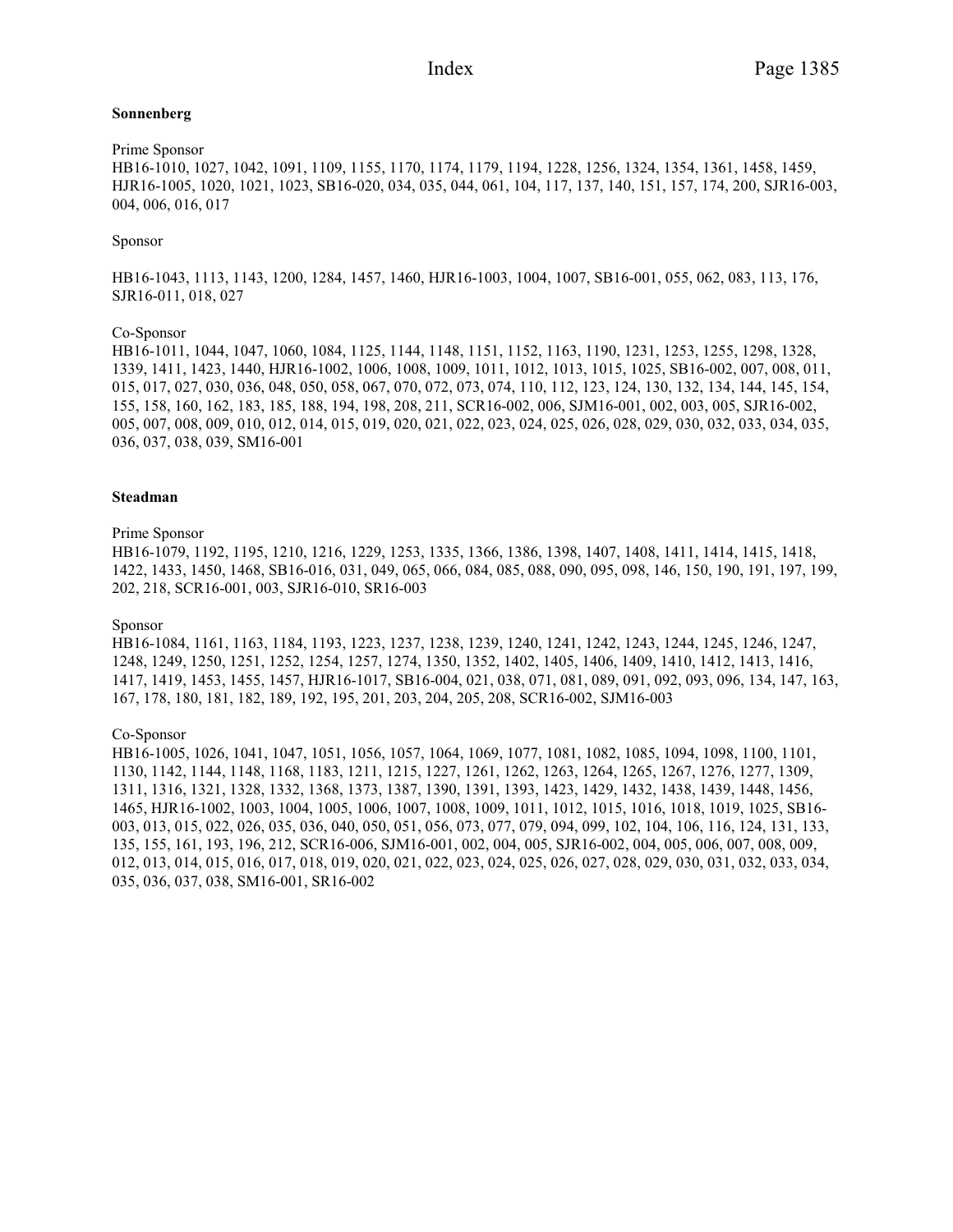## **Tate**

## Prime Sponsor

HB16-1014, 1025, 1076, 1085, 1093, 1096, 1120, 1145, 1157, 1160, 1176, 1198, 1202, 1225, 1272, 1281, 1282, 1286, 1288, 1296, 1312, 1321, 1363, 1426, HJR16-1016, 1019, SB16-112, 121, 127, 131, 133, 162, 170, 186, 215, SJR16-029, 038, SM16-002

## Sponsor

HB16-1143, 1227, 1402, 1453, 1457, SB16-001, 006, 016, 062, 070, 110, 159, 172, SJM16-004, SJR16-011, 018, 027

## Co-Sponsor

HB16-1026, 1027, 1043, 1046, 1047, 1049, 1051, 1056, 1060, 1063, 1066, 1070, 1081, 1084, 1086, 1090, 1097, 1103, 1112, 1114, 1119, 1125, 1148, 1175, 1187, 1224, 1231, 1241, 1253, 1256, 1262, 1265, 1267, 1271, 1278, 1284, 1287, 1289, 1316, 1324, 1328, 1332, 1373, 1393, 1405, 1422, 1423, 1444, 1456, 1459, 1467, HJR16-1002, 1003, 1004, 1005, 1006, 1007, 1008, 1009, 1011, 1012, 1013, 1015, 1018, 1022, 1025, SB16-007, 008, 014, 019, 026, 027, 029, 036, 040, 050, 051, 055, 056, 058, 067, 068, 072, 080, 083, 090, 104, 106, 111, 115, 116, 124, 126, 132, 134, 138, 143, 145, 155, 158, 160, 161, 166, 169, 174, 179, 181, 185, 187, 194, 198, 204, 208, 213, 217, SJM16-001, 002, 003, 005, SJR16-002, 004, 005, 006, 007, 008, 009, 010, 012, 013, 014, 015, 016, 017, 019, 020, 021, 022, 023, 024, 025, 026, 028, 030, 031, 032, 033, 034, 035, 036, 037, SM16-001, SR16-002, 003

## **Todd**

## Prime Sponsor

HB16-1003, 1018, 1027, 1032, 1039, 1056, 1059, 1061, 1082, 1103, 1121, 1134, 1167, 1197, 1222, 1273, 1282, 1315, 1348, 1375, 1381, 1400, 1403, 1437, HCR16-1003, HJR16-1006, 1017, SB16-027, 045, 071, 079, 104, 209, SCR16-005, SJR16-012, 018, 022, 023, 038

## Sponsor

HB16-1125, 1166, 1176, 1308, 1448, 1453, SB16-016, 021, 023, 024, 032, 038, 054, 072, 078, 081, 096, 105, 109, 118, 147, 159, 180, 181, SJM16-003, 004

#### Co-Sponsor

HB16-1005, 1008, 1011, 1012, 1017, 1019, 1026, 1028, 1031, 1033, 1034, 1038, 1040, 1042, 1046, 1047, 1048, 1051, 1053, 1057, 1060, 1063, 1066, 1073, 1076, 1081, 1083, 1084, 1085, 1088, 1090, 1094, 1095, 1097, 1098, 1100, 1101, 1106, 1109, 1112, 1119, 1122, 1130, 1141, 1142, 1144, 1148, 1149, 1152, 1155, 1159, 1160, 1163, 1165, 1168, 1169, 1171, 1172, 1175, 1177, 1182, 1183, 1187, 1198, 1215, 1224, 1225, 1227, 1234, 1236, 1241, 1247, 1253, 1254, 1256, 1259, 1260, 1262, 1263, 1264, 1265, 1267, 1269, 1277, 1278, 1280, 1287, 1288, 1289, 1290, 1297, 1302, 1309, 1316, 1327, 1328, 1332, 1335, 1336, 1349, 1350, 1352, 1354, 1362, 1363, 1373, 1377, 1379, 1386, 1387, 1390, 1394, 1397, 1398, 1401, 1405, 1408, 1411, 1414, 1416, 1422, 1423, 1426, 1429, 1432, 1436, 1438, 1439, 1440, 1444, 1456, 1459, 1462, 1465, 1467, HJR16-1002, 1003, 1004, 1005, 1007, 1008, 1009, 1011, 1012, 1013, 1015, 1016, 1019, 1022, 1025, SB16-001, 003, 012, 013, 014, 015, 019, 022, 026, 029, 030, 034, 035, 039, 050, 051, 056, 063, 065, 066, 067, 068, 069, 073, 077, 080, 087, 090, 093, 094, 095, 099, 100, 102, 110, 111, 115, 116, 121, 124, 132, 133, 134, 135, 137, 142, 146, 150, 155, 158, 161, 169, 173, 178, 179, 183, 190, 191, 192, 193, 196, 201, 202, 208, 212, 215, SCR16-006, SJM16-001, 002, 005, SJR16-002, 003, 004, 005, 006, 007, 008, 009, 010, 013, 014, 015, 016, 017, 019, 020, 021, 024, 025, 026, 027, 028, 029, 030, 031, 032, 033, 034, 035, 036, 037, SM16-001, 002, SR16-002, 003